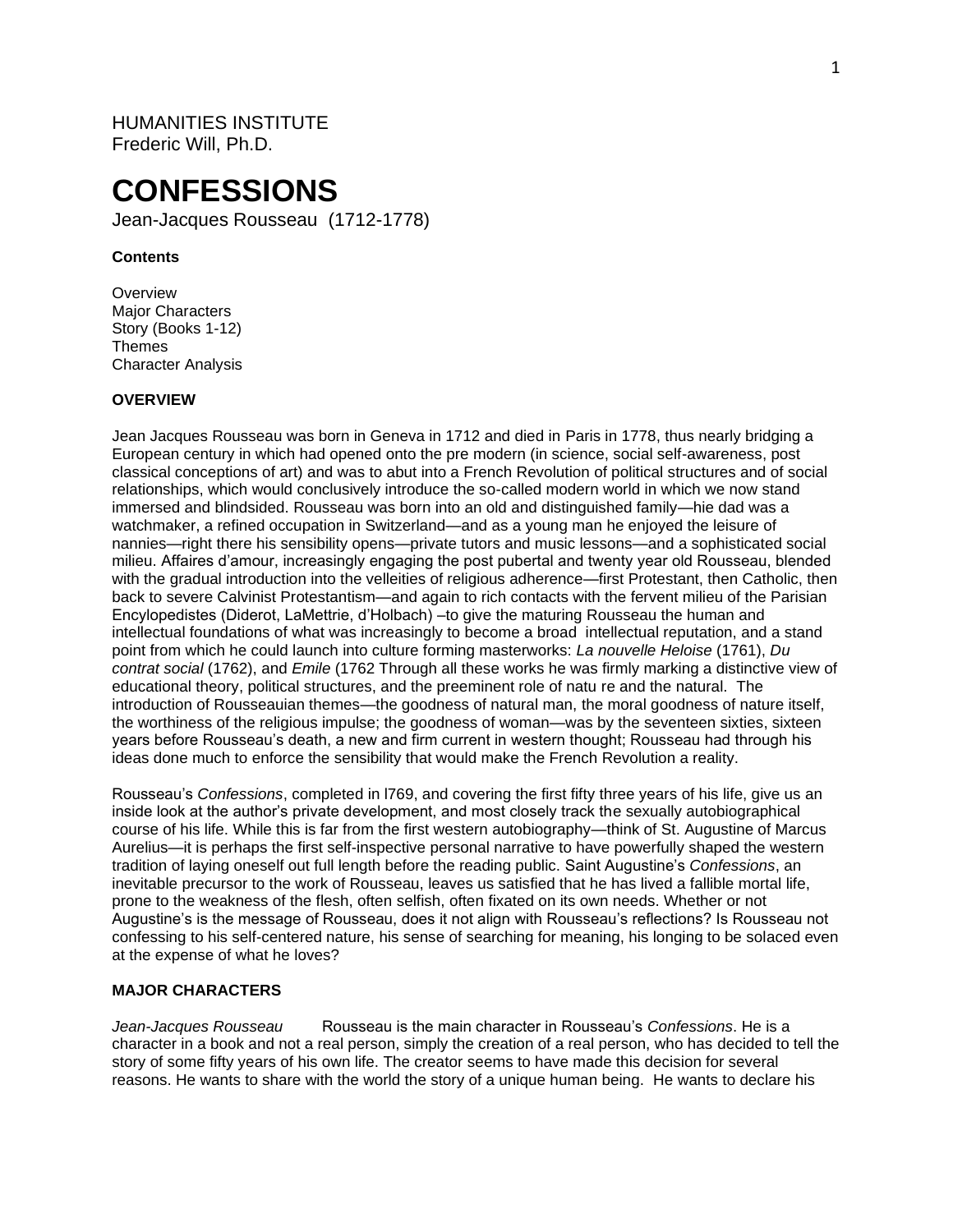woes, and reveal others' misunderstandings of him. He wants to give expression to his fascination with the large picture of his life; he wants to admire himself.

The image we get, of Rousseau from nursery to expulsion from his residence in Lake Bienne, where the account concludes, is of a person delighted with life, sensual even, gifted to learn and creative artistically, whose life after twenty or so is played out largely in relation to well placed women, whose interests in him range from puppy love through maternity to the occasional carnal. (Fun in the nursery is also part of the growing theme.) The creator of this Rousseau gives us relatively little insight into the inception of the writing process which, in the case of his character, is a face widely known, in fact part of world cultural development. Rather he walks us through a Rousseau who, from the time he leaves Mme. de Warens for Turin, has a look at Paris, then settles in Paris with its high life salons and patrons, is caught up by the occasional infatuation, immerses himself in the active life of the world mind, and has the first insinuations that many people resent him. The creator of the whole character, doubtless because here he reaches a point in himself which he can't penetrate, leaves his creation in a downward spiral of self-ignorance, fielding one personal rejection after another, losing the good will of men and women alike, although without clear understanding of the part he plays in this 'apocalypse.' Rousseau's character is the history of an imagined figure in action, a kind of fiction in itself, a way the 'real' Jean-Jacques Rousseau felt good, interesting, or contemptible and 'himself.'

#### *Male figures in Jean-Jacques' Life*

*(Omission here for those major intellectuals, like Diderot and d'Alembert, whose personal relations with Jean-Jacques are formative, but who are left empty of unique personality.)*

*Jean Jacques' dad* The author creates a lovable portrait of Jean-Jacques' dad, who kept the family together after the death in childbirth of Jean-Jacques' mother. The dad will have continued the family tradition of reading, and of reading aloud; he will visit Jean-Jacques and be there to be visited, throughout the perambulations of his son. This man is the original 'stable male figure,' who is a stable factor for the son, throughout his life.

*M. Luxembourg* M. Luxembourg is the dad-copy who will most support Jean-Jacques during the latter's period in France. While Mme Luxembourg appears slated for a romantic engagement with Jean-Jacques, it is the father who bonds with Jean-Jacques, supports him through a difficult operation, and sees him across the border into Switzerland, as he evades a French police warrant.

*Lord Keith* This Scottish lord, a veteran diplomat and adviser to rulers like the King of Prussia, befriends Jean-Jacques while the elderly man is living in retirement in Neufchatel. He puts the brilliant but anxious younger man at ease.

#### *Female Figures in Jean-Jacques' Life*

*Mme. de Warens* Mme. de Warens, to whom the young Rousseau is first sent, upon leaving his home as a teen ager, becomes the lifelong friend, support, advisor, and occasional lover of Jean-Jacques. She, but no one else, serves as a temporary replacement for Jean-Jacques' own mother. Jean-Jacque enjoys with Mme. many of his fondest moments of peace, conversation, and harmony.

*Mme. Basile* Mme. Basile is one of several waystops on Jean-Jacques' path to 'understanding women.' He stops in at her shop window, in Turin, and *engages* in flirtatious conversation, which soon sees him lodging in her establishment dining with her, and 'begging for a kisss.' Unfortunately, her husband comes home.

*Mme. Dupin* This elegant and kindly lady was Jean-Jacques' most stunning introduction to Paris. She treated the Swiss ingenu with cordiality and affection—and apparently with no ulterior motives. She was a learning experience for Jean-Jacques.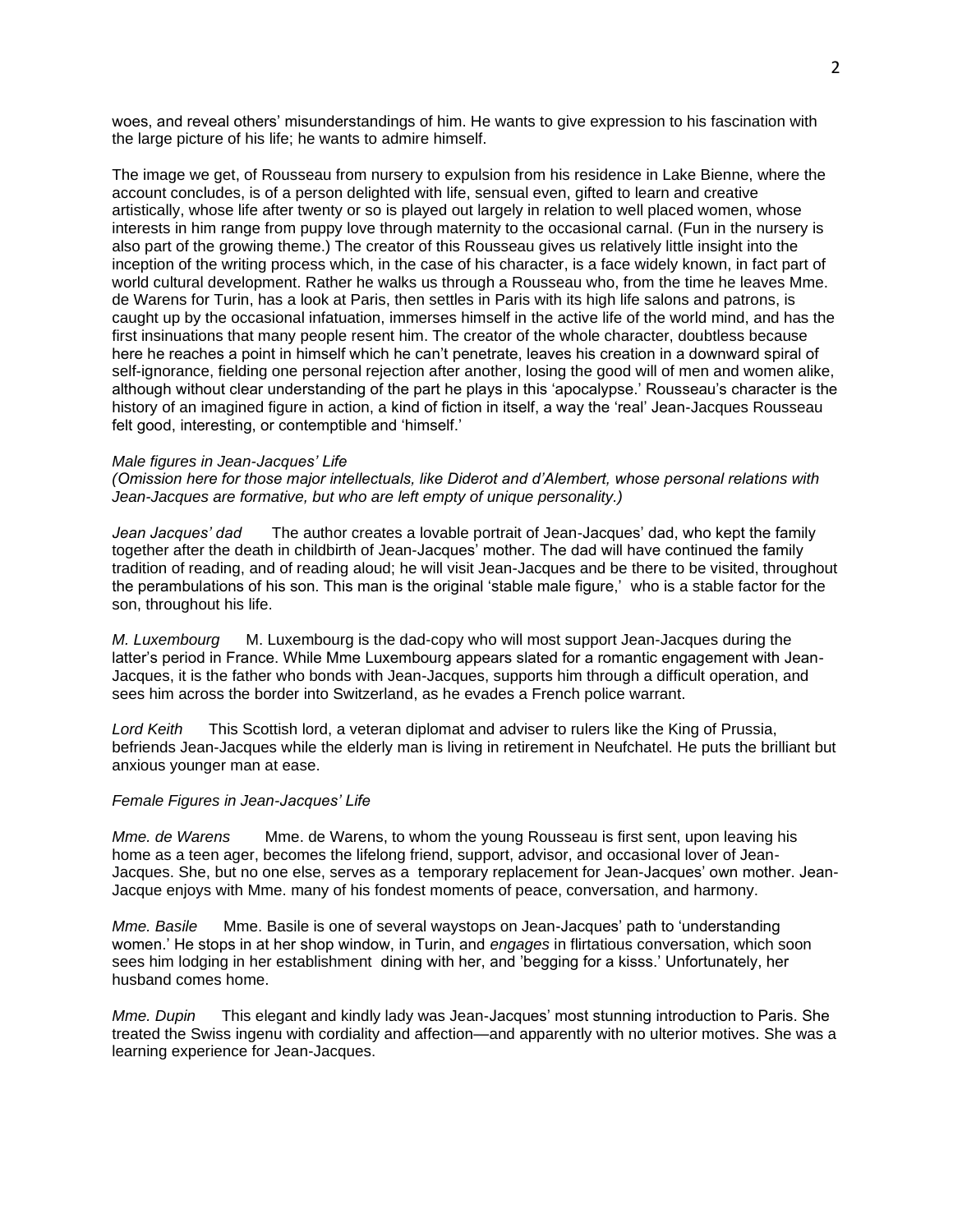*Mme. d'Epinay* Possessive patroness of Jean Jacques in Switzerland. She provided him a precious cottage in the Swiss countryside, where he occasionally visited him. Their relationship ended in pique, as she claimed he paid no regard to his contractual obligation to visit her.

*Mme. Luxembourg* This French lady enjoyed schmoozing with Jean-Jacques, while he read to her from *La nouvelle Heloise.* Though she too arranged a charming cottage for Jean-Jacques, as did Mme. d'Epinay, her interest in her visitor waned.

*Mme. Vercellis* A dying aristocrat to whom the young Jean-Jacques was indebted for a job, early in his wanderings in Switzerland. Jean-Jacques stole a piece of jewelry from this lady's belongings. This moral stain never left his consciousness.

*Mme. Lafarge* One of Jean-Jacques' travelling companions on a post-chaise health journey to Montpellier. In mid-journey she throws herself on the young man, and introduces him to the first screw in the *Confessions.*

# **STORY**

## Book 1

*FAMILY* Rousseau introduces himself as one of a kind, and proclaims his intention, to memorialize that unique person. From the start declaring that his life has been strewn with misfortune, he nonetheless opens on observations concerning the happy marriage of his parents—though Jean-Jacques' mother died 'giving birth to him—and the outstanding relation he had with his own father. Due to his mother's early death, Rousseau's dad was obliged to rely on nursemaids and 'babysitters' to raise his son. (An older son, a 'ne'er do well,' was seven years older than Jean-Jacques, and although the younger child adored his older sibling, the relationship was lost; older brother left the family. Until he was five, Rousseau kept no memory of his family life—except that it imprinted on him a lasting memory of the wonderful condition of harmony and good nature. That condition, or the longing for it, all reinforced by wonderful days with his beloved aunt, who turned a family house into a castle of joy, stayed with him lifelong.

# *CHILDHOOD:*

*Hobbies* Rousseau's earliest conscious experiences, first with his dad and then with nursemaids and nannies, was in the reading of romances, chivalric interpreted histories for kids. Surprisingly soon, the youngster's reading taste, nourished by volumes in a neighbor's small but classic library, grew substantially to include such ambitious work as Ovid's *Metamorphoses*, Plutarch (Rousseau's favorite), or French masterpieces by such as La Bruyere, Bossuet, and Fontenelle. Rousseau will rarely allude to the richness of his literary background, but it will show in the strict (if exuberant) style of his works. masterpieces of flow and attention to readership positioning.

*Boyfun* The happiest days of Jean-Jacques' life, we imagine, were those in which, contemporary with the discovery of the world's pain, he passes quality boy-time with his cousin, playing improvised games, climbing trees, playing modest pranks, and simply discovering the countryside world around them. Does some element of that stage become a theme of Rousseau's life, of which he is forever complaining, that his life is degenerating, on the brink? If Rousseau cuts up, or simply 'has fun,'

*SENSUALITY* On the brink of puberty, Rousseau found himself expelled from the artificial paradise of childhood. He had for some time shared his nursemaid's bed, but at this turning point she threw him out, to his immediate despair. It was like losing paradise, for the pleasure after punishment. At the same time it was a reminder, for Rousseau the lad, of the bitterness he was often to eat, as the fruit of sexual desire. Women were the testing ground of his lifetime maturing—as he portrays himself— serving both as life preservers throughout his troubles—Mme. de Warens, Mme. d'Epinay, Mme. Luxembourg—and, from childhood on, as punishing mothers, in whose inflicted pain Rousseau delighted. in his later life, it is in the playful times he spent with Mme. de Warens. Together they played older woman playful young man games around her house, wrapping it up in a hug. Rousseau knew how to have fun, especially with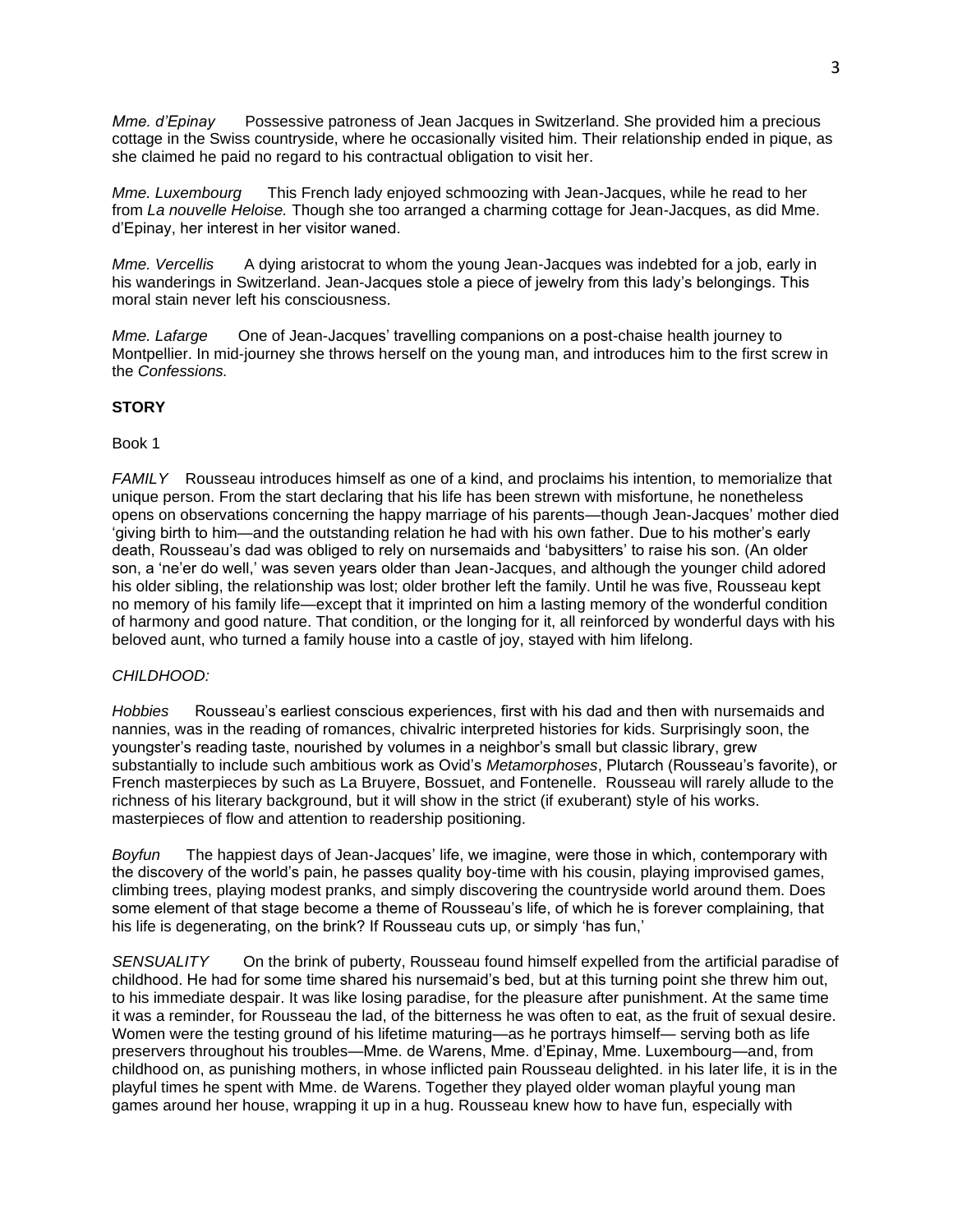Mother-type ladies, though his periods of fun were forever threatened by volatile moods which threatened to derail themselves. Sensual, masochistic, highly romantic, and spoiled, Rousseau nonetheless, and in the end, settled for a Theresa who was down to earth, caring, and fruitful.

## *CHARACTER:*

*Stubborn* An episode from his early teen years reinforces young Rousseau's sense that the painful plays its part in the social construction of personal experience. All is not fun and games. His aunt and her chambermaids discover that an ornamental comb, which has been set out to dry in the sun, has fallen, and one of its tines been broken. Suspicion falls on Jean-Jacques, who seems the only plausible suspect. But Jean-Jacques is innocent, as he assures us. He was innocent at the time, he is innocent as he writes; he will always be innocent. And yet the blame falls on him and he is the punished one. His deep hatred of injustice roots in experiences like these. No DNA tracks are there, to pull mere allegations into the light of day.

*Misbehavior* It was from the painful cauldron of this heartless transactional world, that Rousseau briefly morphed into a petty thief, a personal fall he temporarily allowed himself, as he fell out of sync with the formerly well-functioning world of his youth. It is of curative relevance to note that Rousseau came out of his brushes with the master-slave version of early Industrialist capital, by generating a powerful contempt for money.

*WORKING:* Rousseau's early experiences in the workplace, as an engraver's apprentice, brought him his first contact with the master-slave relationship, which, throughout his life, he continued to abhor. The master in question treated his employees as parts in a puzzle, without feeling. Nothing more scandalized Rousseau's sense of the natural freedom of the individual.

*MEMORIES: Self presentation* Like his predecessor Saint Augustine, Rousseau announces his desire for autobiographical truth. Rousseau's weapon, against the temptations of self-justification, is exhortation, a replica of fearlessness, which is of course the special challenge of the autobiographer, for whom the very texture of his work seems to require 'seeing it his way.' Where Rousseau may be doomed to fail, as a self-critical observer, is in the discussion of his often failed relations to his most promising friends, to whom—one thinks of Diderot or d'Holbach—greatly simplified behaviors are attributed. An instance of Jean Jacques' skill, at self-understanding, could be pulled from the clarity with which he presents his essential thematic traits, mobility, instability, impatience, without calling in his enormous literary accomplishments to enhance his self-portrait.

#### Book 2

*INDEPENDENCE.* Rouseeau's formative home life left behind him, the young Rousseau (16 years old) sets off for Consignon, a neighboring town not far from where the grew up, in Geneva. He is thrilled with the independence suddenly available to him, and makes his way to the contact who has been informed of his coming, a Catholic vicar , M. Pontverre.

#### *RELIGION*

*Missionary priest* The vicar looks forward to adding another convert to his list, while Jean Jacques is delighted by the sunny welcome that the good natured (and self-interested) vicar offers him. Though Rousseau has been brought up, in Calvinist Geneva, to abhor Catholicism, he finds himself drawn by the vicar into a friendly and vibrant Catholic milieu. Rousseau finds himself concluding that the vicar is pious but not essentially virtuous, and opens up his own lifelong reflections on what true virtue is. He gladly receives the vicar's suggestion, that he should visit a certain recent convert, Mme. de Warens.

*Religious Conversion "school" in Turin* Rousseau delights in the company of Mme.de Warens, to whom he has been sent on the recommendation of the vicar. but grows restless without some occupation. A fellow diner at Mme. Warens' suggests Rousseau should travel to Turin, where he can find hospitality and new frontiers, with a community of Catholic converts. In Turin, to which he arrives after a seven or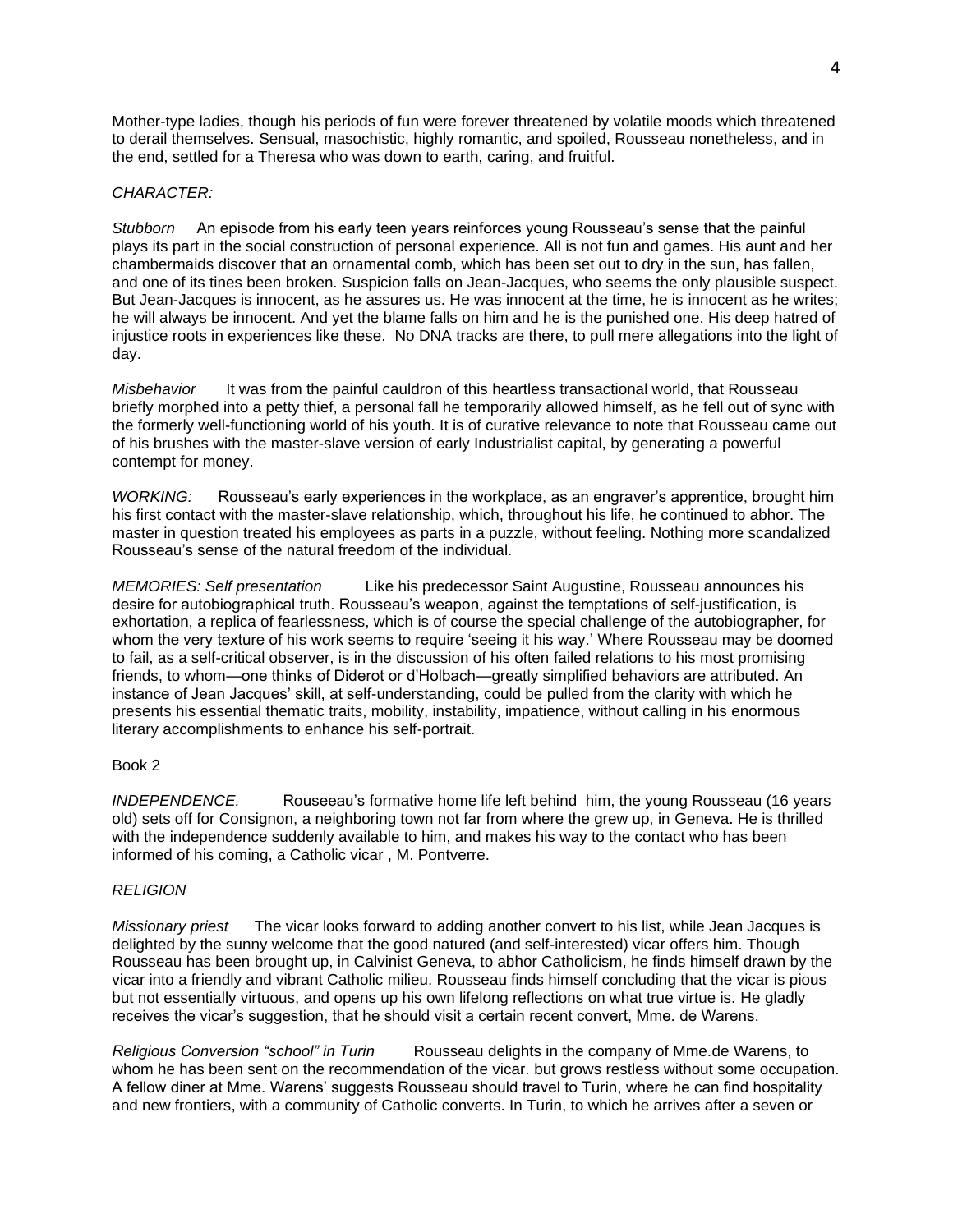eight day walk through the splendors of mountain nature, Rousseau finds himself in a strongly Catholic milieu, from which he profits by learning

*Ideas About religion* While in Turin, preparing for his formal baptism as a Catholic, Rousseau finds himself reflecting that while Protestantism promotes the sounder moral virtues, Catholicism is equally worthy of study and thought. In privileged conversations, with ardent and canny young theologians, Rousseau sharpens his sense of argumentation and of the breadth of human experience. Yet on his baptismal day, clad in white robes, Rousseau feels that he has been made a dupe and a fool, in this conversion.

## *FRIENDSHIPS*

*Abbé Savoyard* Among the benign figures in Mme. De Warens' entourage, is an Abbé, a cleric who takes a liking to the still young Rousseau, and imparts to him, for the first time in the young man's life, rich and salutary life lessons, insights sweetened by genuine friendship. The abbé teaches Rousseau to think positively about his own condition, to love life and people. These are also the lessons Rousseau derived from his own parents.

*M. Venture* Mme. de Warens loves giving musical parties, at which choir and instruments perform, and on one occasion she invites in a ragged hippy musician who is somewhat of a talented vagabond. Rousseau admires his age mate, for his free spiritedness as well as his talent, but Mme. de Warens concludes that the vagabond is a bad influence on Rousseau, and she sends Rousseau away to Lyons, as the travel buddy of her maître d, M. Maitre. Rousseau himself is tasting the world, and gaining confidence.He is still being watched over and cared for by Mme. de Warens.

*SEXUALITY* Rousseau meanwhile feels growing closeness to Mme. de Warens, with whom his relationship is becoming a cross between puppy love and sensuality. He is approaching the edge of a mature sexual relationship with his patronness. We cannot assume that their relationship is sexually complete, though Rousseau, in the style of his age, mutes the issue.

*GROWTH / MATURING* During this period with Mme. De Warens, Roussezu is gradually adopting a more mature relationship to the lady. Rousseau is also maturing intellectually, reading, forming an intellectual style of his own, and yet doubting whether he has the capacity for sustained work with ideas. His contact with Warens' intellectual friend, M. d'Aubonne, is sobering, for this intellectual, who could promote the young man's job potential, concludes that Jean Jacques has only very limited potential, and sets back the youth's confidence. Mme. de Warens lays plans to enhance Rousseau's education by sending him to a seminary, but Rousseau proves refractory when it comes to Latin, and we see that the young man would rather learn from nature than from books. Rousseau is still so young and the teachings of this old and wise religious tradition, in which, however, he persistently feels himself a Protestant outsider.

## *ROMANCE*

*Platonic attraction (Mme. de Warens*) M. Ponterre, the vicar to whom Rousseau had originally been sen*t*, who is sensitive to Rousseau's innocence and vulnerability, as well as to his impecuniousness. He had suggested young Rousseau should take a short trip to visit a Mme. de Warens, a recent convert to Catholicism, living in Annecy. Reluctantly Rousseau had made the short trip to Annecy, where he found what was to be the first and most lasting love of his life. (He meets her on Palm Sunday, 1728, having tracked her to her church.) The two establish an immediate rapport—she provides both the romantic sensibility and the maternal beauty which will be lodestones of Rousseau's entire subsequent emotional life. (With this encounter Rousseau begins to assess himself as a love-figure, and concludes that he is not bad looking, with his 'well turned leg' and the 'fire in his eyes.' Mme. de Warens' 'divine beauty' is, as he can feel, destined to reappear often in his life.'

*Platonic Attraction* (Mme. Basil ). In Turin, to which he will later be sent, Rousseau passes a shop window where an attractive employee, Mme. Basile, is working. Though he quickly learns that Mme.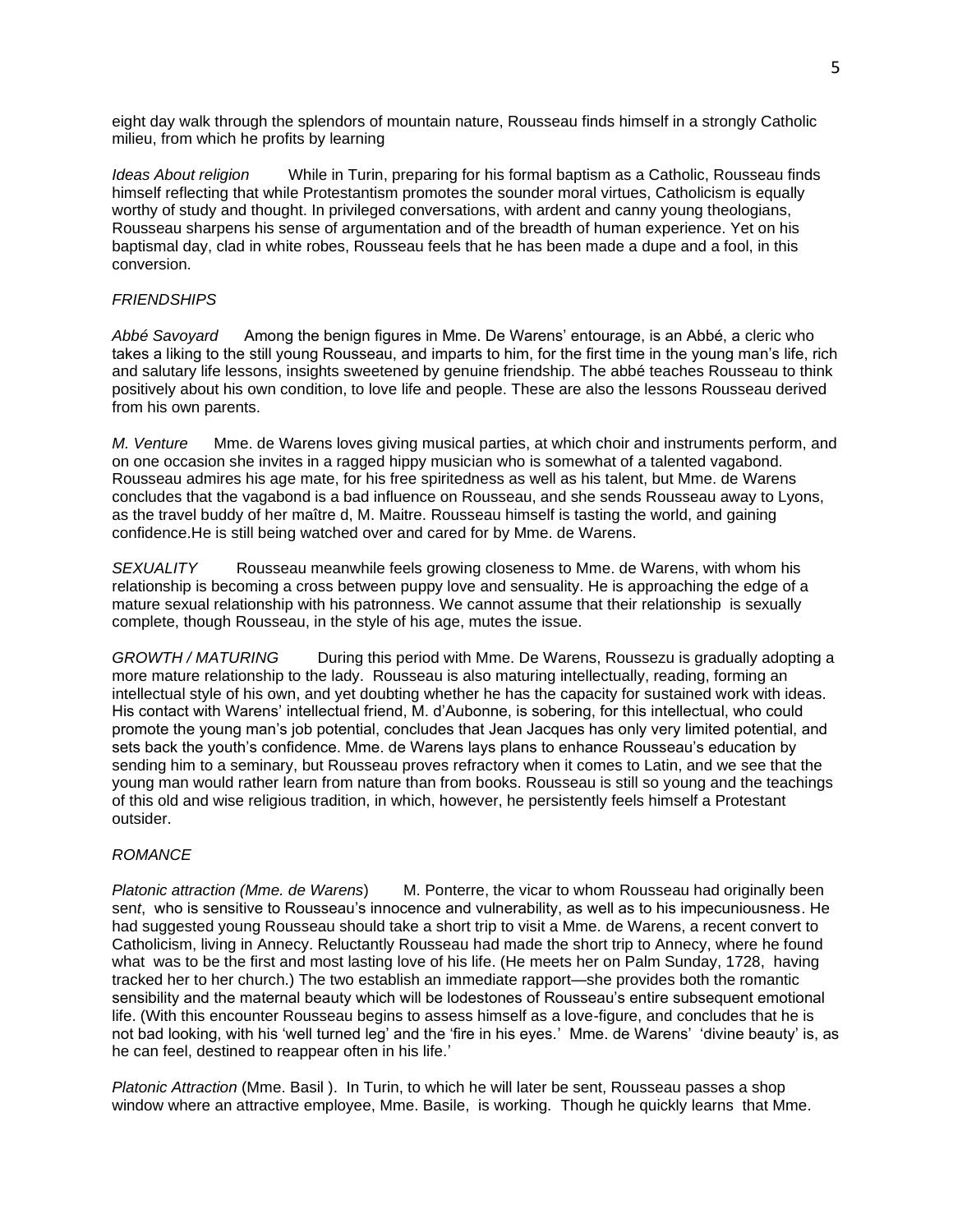Basile is married, neither he or she hesitates to flirt. Rousseau manages to acquire lodging in the lady's house, and insinuates himself into a working role, keeping accounts for her business, and doing day to day bookkeeping. One day he imprudently enters an open door into a room where Mme. Basile is working. He begs a kiss, but all he gets is two kisses on his hand. He is thrilled, though they are interrupted, and gladly accepts, shortly after, an invitation to dinner with Mme. Basile, and with a young priest whom she admires. In the midst of the dinner M. Basile returns from a trip, and, fully informed about his wife's behavior, and, furious at her amours, throws Jean-Jacques out of the house.

*FAMILY* While in Turin, where he tours and travels around the busy city, Rousseau receives a visit from his Father, and is enabled to reawaken his love for this imaginative and caring dad, who has been behind him from the start. The virtuous moral nature, which he has received from his parents, seems to Rousseau to have been his greatest life blessing.

*CHARACTER Guilt* In Turin Rousseau finds himself employed as a footman In the house of a dying wealthy Countess, Mme. Vercellis In the aftermath of the lady's death, young Rousseau comes upon a pink ribbon belonging to the Countess, and impetuously steals and pins it on a sweet serving girl whom he momentarily fancies, from among the rather disorganized and shifty crowd who gather around the dying lady. After the lady's death Rousseau realizes what a dispiriting crime he has committed, having violated a treasure of the Countess, and then, when the ribbon's disappearance was discovered, blaming the action on the innocent serving girl herself.

## Book 3 1731-1732

*INDEPENDENCE* After leaving Mme. Vercellis' mansion, and even though stung by remorse at his petty crime, Rousseau feels a special thrill of independence, the kind of mountain walking thrill he had felt when first he travelled to Annecy, to meet the vicar and, later, Mme.de Warens. Warens has remained in his mind throughout his later experiences in Turin, and the thoughts of seeing her again gives him wings.

*ROMANCE Relationship with Madame de Warens* Rousseau and Mme. De Warens resume their fond relationship immediately. They instinctively understand one another—she is Momma and he is the Child, their sexual relation is fond but playful and high spirited—they are in a sense brother and sister, mutual lovers of life, even kittenish friends. In this ambience, Rousseau begins to see the path to growth and luck. It is noteworthy that Rousseau is lost when absent from 'Momma,' and cannot wait to return to her. This dependence will become a central theme in Rousseau's whole life, and has its roots in the nursemaid fantasies by which Rousseau introduced himself to us in Book One. Rousseau meanwhile feels growing closeness to Mme. de Warens, with whom his relationship is becoming a cross between puppy love and sensuality. He is approaching the edge of a mature sexual relationship with his patronness. We cannot assume that their relationship is sexually complete, though Rousseau, in the style of his age, mutes the issue.

#### *FRIENDSHIP*

*Abbé Savoyard* Among the benign figures in Mme. De Warens' entourage, is an Abbé, a cleric who takes a liking to the still young Rousseau, and imparts to him, for the first time in the young man's life, rich and salutary life lessons, insights sweetened by genuine friendship. The abbbé teaches Rousseau to think positively about his own condition, to love life and people. These are also the lessons Rousseau derived from his own parents.

*M. Venture* Mme. de Warens loves giving musical parties, at which choir and instruments perform, and on one occasion she invites in a ragged hippy musician who is somewhat of a talented vagabond. Rousseau admires his age mate, for his free spiritedness as well as his talent, but Mme. de Warens concludes that the vagabond is a bad influence on Rousseau, and she sends Rousseau away to Lyons, as the travel buddy of her maître d, M. Maitre. Rousseau himself is tasting the world, and gaining confidence. He is still being watched over and cared for by Mme. de Warens.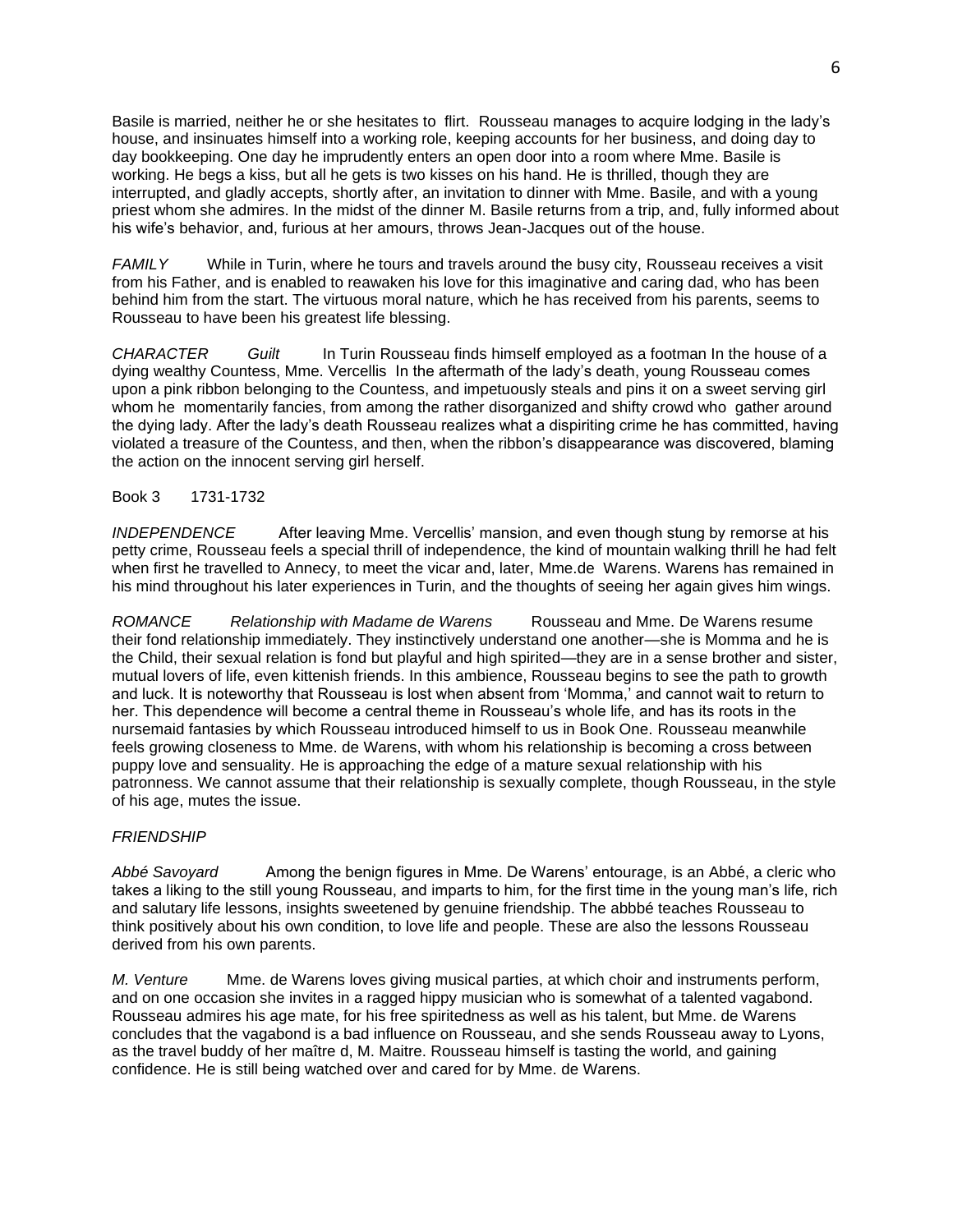*GROWTH / MATURING* During this period with Mme. De Warens, Roussezu is gradually adopting a more mature relationship to the lady. Rousseau is also maturing intellectually, reading, forming an intellectual style of his own, and yet doubting whether he has the capacity for sustained work with ideas. His contact with Warens' intellectual friend, M. d'Aubonne, is sobering, for this intellectual, who could promote the young man's job potential, concludes that Jean Jacques has only very limited potential, and sets back the youth's confidence. Mme. de Warens lays plans to enhance Rousseau's education by sending him to a seminary, but Rousseau proves refractory when it comes to Latin, and we see that the young man would rather learn from nature than from books. Rousseau is still so young and susceptible that contact with a smart hippy like M. Venture goes to his head.

## Book 4 1732

OVERVIEW Rousseau has reached the age of twenty, as we find him in Book IV, recreated from the memory of a man of fifty three. He observes in the present book that his ideas come to him from memory and the past, and we continue to observe the detail with which he unfolds his story—as well as the suspense, texture, and inwardliness with which he manages the art of narrative.

*TRAVELLER.* The present book finds Rousseau on the move, walking extensively through Switzerland, in search of Mme. de Warens, who is always on his mind, and who when found will be a source of much needed cash. From Turin in Italy back toward Geneva, and eventually to Paris itself, Jean Jacques will have traversed many miles on foot at the age of twenty, immersing himself, often enough, in landscapes—mountains, lakes, snowy hills—which exalt him. Paris alone seems to him truly ugly, with its stinking streets and filthy urchins.

A great deal of the narrative movement, in the present book, is random, moving as events prompt the writer, who finds himself spending an innocent almost erotic day with two young girls, writing his first poetry, enjoying the company of a dwarf like magistrate (Judge Simon), trying his own hand at composing music, buddying along with a flamboyant Greek priest who is in search of the Holy Sepulchre, commiserating with (and learning from) a simple peasant, who must hide his provender lest the government tax the food out of his mouth, and, just before his blessed arrival at de Warens', sleeping out on city benches, for lack of a *sou* to rent a lodging. One would compare this saga of youthful vagabondage to the ramblings of another literary wanderer, Grimmelshausen's Simplizzisimus, who wandered the devastated landscape of the Thirty Years War, a century before Rousseau.

*ROMANCE* From his early life in Geneva, as Rousseau recounted in Book One, our narrator has been exceptionally sensitive to the fair sex—even to the degree of enjoying their punishments—but, as we continue to track his development, we find that his dealings with women the senses of modesty, pure friendliness, good natured brotherliness, and occasion shame prove to be his governing emotions. His day of play with the two young girls, with whom the book opens, is amorous and fun, but no more, and perfect fun because of its refusal to go too far. Not long after, the author finds himself again in a similar role: Mlle. Merceret, the less attractive of the two girls with whom Rousseau has just been sporting, invites him to accompany her home to visit her father. On the way, the two sleep in the same room for several nights. Nothing sexual happens.

*NATURE* Noteworthily, Rousseau portrays Rousseau as profoundly sensitive to nature, as he makes his way back and forth through Alps, mountain villages, areas of lakes and farmlands. All that is gentle, sensuous, visually deep is summoned to the author's self- analysis, as he reflects on the many ways in which the natural sensitizes his soul. He takes us into a western literary history which stretches from Petrarch to Wordsworth, for whom 'nature hath ample power to chasten and subdue,' and for whom 'intimations of immortality' are themselves part of the disclosure implicit in scenes of wild nature.

*ROMANCE Mme. De Warens* The leitmotif of this Book, which concludes with Rousseau reuniting with Mme. de Warens, is that lady herself, who hovers like a angel over the journeys of our narrator. Not only does she remain true to her original bond with the young man—guaranteeing him a small cash base—but she aids with her often re expressed confidence. As the Book ends she has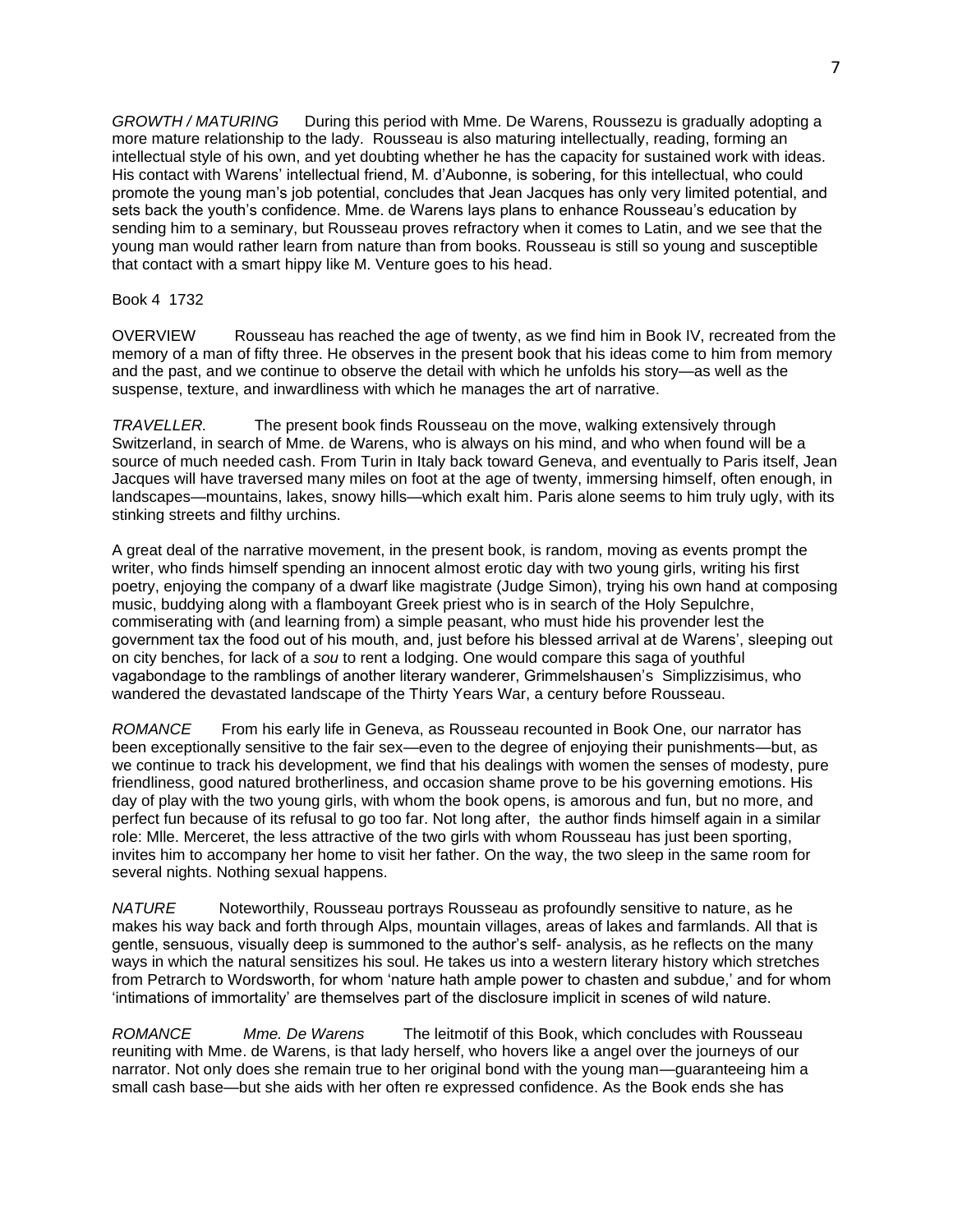introduced him to the Intendant-General, who will see that Rousseau is under the protection of the regional king. But it will also be Rousseau whose own mind keeps her at the center of his life.

Rousseau's own mind will, as he is in the process of writing *The Confessions*, be rich with impressions from the past. In what he says, about the way his mind clings to its own history, and rearranges the events of it into fresh wholes, Rousseau reaches forward to the self-analytical thinking we will in a century find central to the reflective powers of Wordsworth or Coleridge. Rousseau's own mind is forever 'gushing with thoughts,' and though he does not regenerate visions, with the help of those thoughts, in the fashion of Wordsworth's 'primary imagination,' he keeps his whole imaginative life before himself, in the fashion of the most profound of autobiographers.

*CHARACTER Justice* Rousseau's texture of values—nature, gentleness, harmony, justice naturally embraces a love of honesty, the virtue which he will emphasize in both his political philosophy (in *The Social Contract*, *1762*) and his philosophy of Education *(Emile*, 1762). Already in Book One of the *Confessions* Rousseau makes clear how painful he finds it to be falsely accused, the primal outrage of one's private self. Injust chatter about another's motives drives our author to despair, and is the root of injustice. He exemplifies this passion for justice in the Swiss peasant who voluntarily feeds him—but then takes him, Rousseau, down into a hidden cellar where the man hides his best provisions, lest the government ransack his modest hut, in search of taxable items. Rousseau's ferocious devotion to justice links to his fondness for those who are simple givers. Throughout his late-teen wanderings, Rousseau is the beneficiary of kindnesses—from inn keepers, cordial fellow travelers, or genuine friends of humanity like Mme. de Warens. Justice and generosity are twinned in Rousseau's thinking, and account, as the story unfolds, for the mutual generosities Rousseau invites.

## Book 5 1732-1738

OVERVIEW The period in question, in the present Book, covers the years 1732-1738, when Rousseu was in his twenties, and just after he had rejoined Mme. de Warrens, after an instructive but painful absence from her. A year of wandering through Switzerland, encountering a variety of friends and potential lovers—still a virgin, though—Rousseau is still, and does not tire of telling us this, very much a virginal soul, discovering the world freshly. He has been discovering nature, which is the foundation of his spiritual life, and his own talents, especially music, as well as a wide panoply of new personalities. Finding and returning to Momma is a true homecoming, and much of Book V is devoted to the unique relationship between Momma and her Child.

PERSONAL GROWTH / DEVELOPMENT During the six years Rousseau passes with Mme. de Warens, he grows into his intellectual maturity—at least as he sees it from his mid life writing stand point. He throws himself into math, geometry, music and the study of botany—at all of which he is gaining confidence and skill. Monthly musical concerts, fortunately, begin to gather a variety of performers to the de Warens house. Collectors, botanists, herb medicine enthusiasts—all make their appearance as well in Mme. de Warens' home.

Overall happy, busy, and preoccupied with their own special life-involvements , the three occupants of de Warens' large house are threatened with a growing disease; the impracticality of Mme., who is a poor manager, a sucker for the many schemers who plague her, and in particular welcoming to all manner of crackpots with botanical cures to offer. Rousseau sees in Momma's disintegrating management style, an inevitable breakup of the unique menage; his anticipation of the end is hastened by the fortuitous death of Claude Anet, who contracts pleurisy.

Always concerned with peace and harmony, Rousseau devotes illuminating pages to the dynamic which brought years of peace to the threesome in Mme. de Warens' household. Rousseau joins Mme. de Warens and Claude in a living agreement that by busying themselves with their individual tasks—Mme. attending [FW1] [FW2] to guests and social organization, Claude collecting botanical specimens and herbals, Rousseau preoccupied with the occasional sympathetic visitor, like the monk Father Cato, or with his innumerable skill developments (music, math, poetry)-- the threesome can live a life of self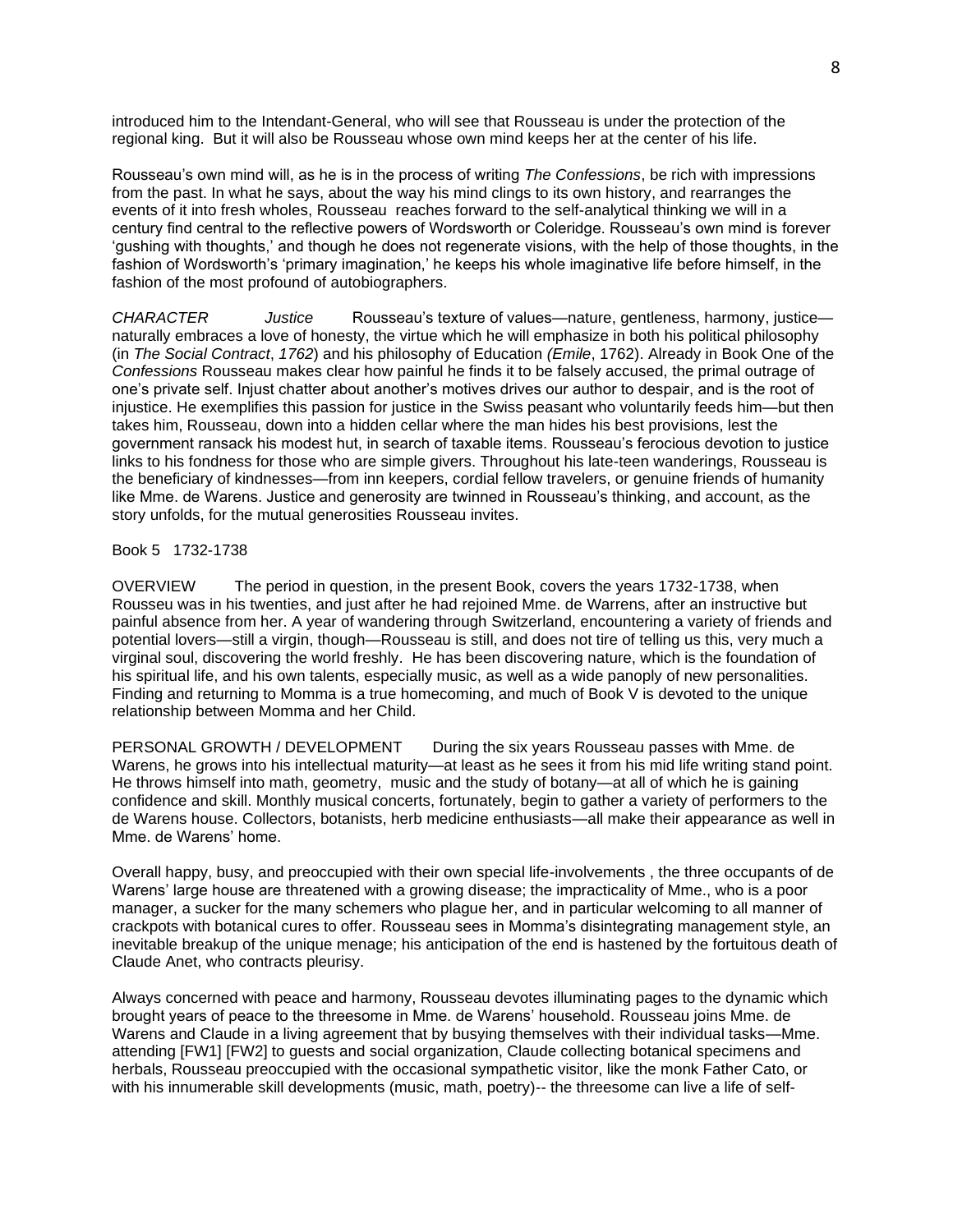sufficient harmony. So benign is this familial harmony that Rousseau and his two companions resent any intrusions onto their private time, or onto their deep conversations at mealtime.

As he writes, Rousseau reflects at length on his personal development, as he becomes increasingly conscious of his gifts and his weaknesses. He is aware of lacking social skills; unable to dance or fence, and contemptuous of fine social conversation, which is a 'way of hiding your thoughts' (as Oscar Wilde says of language in general.) He is also aware, however, of the energy of his mind, of his vigorous devotion to nature, and of his gift for enthusiastic participation in others' pleasures. Rousseau is also learning, in different ways, that he is after all a loyal Frenchman; he swells with pride to see the French army battalions passing his house. His sense of the world is enlarging.

This narrator is also becoming more conscious of his gifts as a teacher, and is assembling, around him, a small cadre of music students. . It so happens that Rousseau peoples his classes with pretty girls, including his neighbor, Mlle.. Millarede, and the pretty daughter of a grocer, Mlle. Lard. By chance chance built into Rousseau's own leaning toward older women—it is Mme. Lard, the mother, who falls for Rousseau.

At just this time Rousseau publishes his treatise on Education, *Emile*, which harvests into theory much of the practical experience he is acquiring with his students. He is innovative there, in his views on the freedoms necessary to learning, and the independence required by the learner—reflections, here, of Rousseau's own bad experience with harshly taught Latin.

# ROMANCE / SEXUALITY

Giving and helpful, as ever, Mme. de Warens takes Rousseau into her house in Annecy, the village to which Rousseau originally walked, on his departure from Geneva, and at the recommendation of the Vicar, M. Pontverre. It so happens that Madame can immediately find Rousseau a post, as surveyor to the regional King's service. Rousseau seems to have happened onto great luck, after a wandering during the last stages of which he was, in fact, reduced to sleeping on park benches.Mme. de Warens is not alone, when Rousseau arrives, but is living with her lover, Claude Anet. Rousseau finds this fellow occupant of the household charming, honest, and potentially a brilliant herbalist and botanist. (These skills drew de Warens to the man, as part of her restless interest in natural medicines.)

During the years in question, as Rousseau is returning to Momma, Europe is in political turmoil, with ceaseless power and border conflicts among France, Italy, and Switzerland. However the de Warens household is bustling with the energies of a threesome who get along awesomely together. Rousseau, still a romantic youth in reality and by his own account, is happy enough with the puppy love relation between himself and Mme. de Warens, toward whom he feels increasing friendship, and diminishing desire.

The household of Mme. de Warens is full of love and harmony, for the most part,t f or Rousseau himself friendship and mutual respect are taking the place of the erotic.

The episode with the two girls on horseback, with which the book opens, shows Rousseau disinclined to introduce the carnal into the high pleasure of flirtation. (With Mme. Basile, into whose shop the narrator wanders in Turin, the name of the game remains flirtation, until Rousseau is finally thrown out). Neither homosexual proposals, nor the contacts with the numerous students of his 'musical school' he leads at Mme. de Warens', win Rousseau over into carnal knowledge. But he was being tempted.

Eventually Mme. de Warens decides she wants to have sex with Rousseau. She gives him a week to make up his mind. Rousseau takes Momma up on the proposal, but afterwards has a reaction which surprises the reader, as well as instructs Rousseau. The twenty year old feels closer to Claude, Momma's lover, than he did before. The sexual event increases Rousseau's sense of group harmony.

MONEY, REALITY With the death of Claude, Rousseau finds himself in charge of Momma's household, finances included. Rousseau decides to take music lessons in Annecy, and needs money for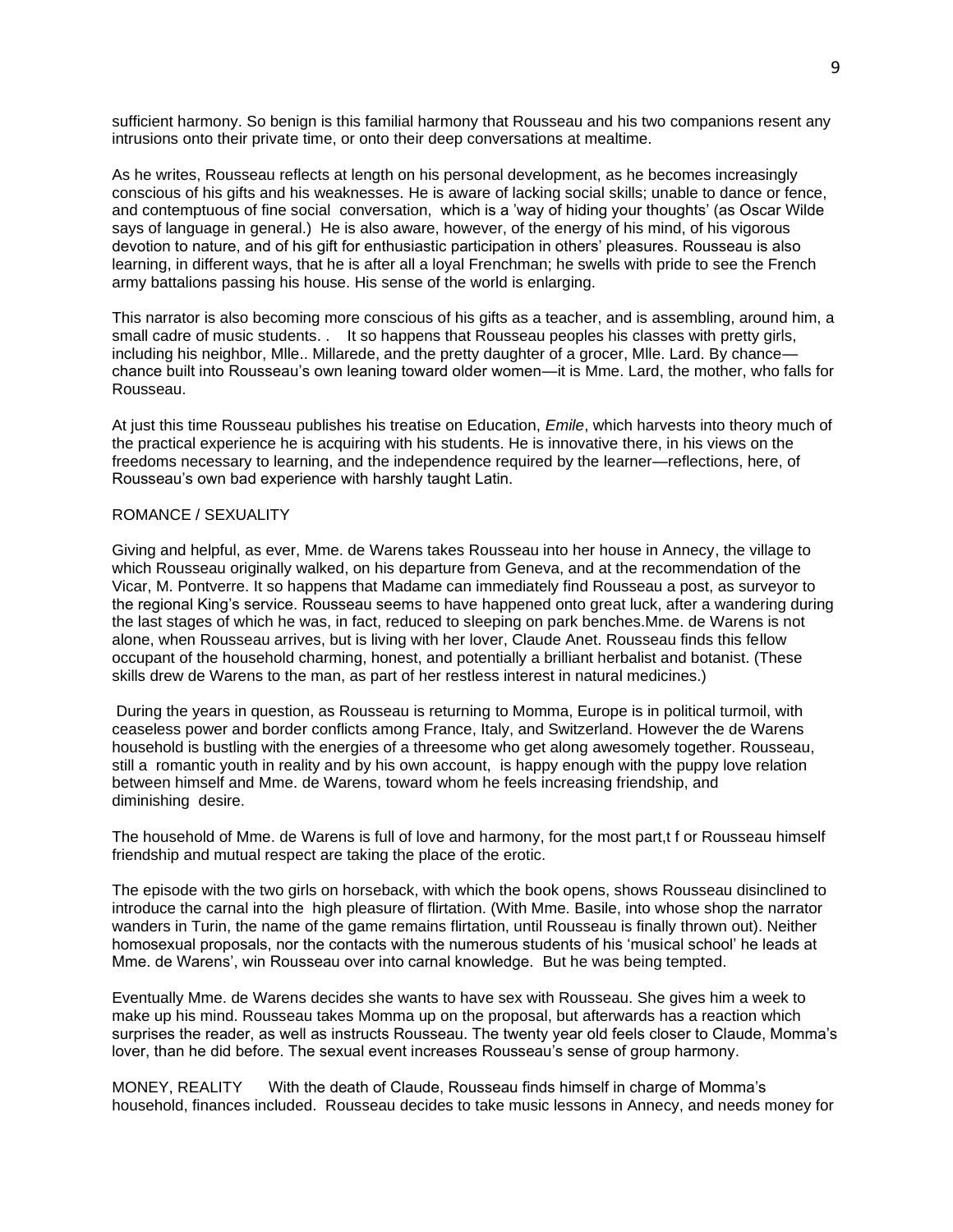travel. His travelling baggage is confiscated at the French border, and his money is seized by the authorities.

FRIENDSHIPS Rousseau meets old friends, on his journey to Annecy—during which he is using Momma's money liberally—in addition to playing music and discussing Voltaire, he meets a skilled chess player, M. Bagueret, who becomes a significant *bete noir* for our narrator.Bagueret consistently beats Rousseau in chess, and Rousseau consistently falls sick; the defeat turns his stomach, a trait to which he is victim when he plays contest-games, like gambling. Not the competititve spirit!

## Book 6 *1738*

RURAL LIFE Momma nurses Rousseau back to health, after this last serious setback, Rousseau convinces Momma to move, with him, to a nearby secluded estate. The events of the present book are launched with the praise of peace, which Rousseau feels he finally achieves, at Les Charmettes, where he has moved into seclusion with Mme. de Warens. (Rousseau is given to periods of inexplicable exaltation, throughout his life.) We may suppose, though, that with his volatile temper, and dramatic inneremotional life, Rousseau will continue to be subject to mood disorders, and will suffer from social maladjustments from which women's love provides him a unique solace. Mme. de Warens continues to be the rock of what inner security Rousseau can find, and although she has taken another lover, by book's end, her spirit remains close to Rousseau himself. With Mme. de Warens, again, Rousseau indulges in theological chat, the intertwines between their two religious thinking, and then the pleasures of the loving twosome, simply treasuring one another's company. The lovers' routine was soon fixed, after moving to Les Charmettes. They took leisurely breakfasts and lunch together, intermittently discussing affairs of their domestic life. Mme. de Warens was on her way to becoming a serious farmer, and the two lovers talked plants, soil, and gardening in general, a refining pursuit that kept them busy.

RELIGION Mme. de Warens remains Rousseau's loyal and protecting friend, and as she and her 'child' get to know each other better, they talk ever more frankly and unreservedly, about the meaning of their lives, and of the religions that guide them. Rousseau was brought up in powerfully Protestant Geneva, where the influence of John Calvin, who insisted on the radical evil of human being, pervaded daily life and social practice.

EDUCATION At this point in his later twenties Rousseau finds the leisure, and the desire, to know what the world is, and what kinds of advances in thought and knowledge characterize the development of culture on earth. This is the 18<sup>th</sup> century man, in Rousseau, surrounded by icons of empiricism, practical social philosophy, and the critical spirit toward human history. Unique, but of his time, Rousseau also points further to our own time.

Rousseau's thirst for knowledge and understanding morphs into a desire for encyclopedic knowledge. One of the giants of his reading, not surprisingly, is the Diderot whose Encyclopdie was the master example of encyclopedic ( and demystifying, deconstructive) thought in Rousseau's time. He threw himself, at this time, into avid reading of Diderot himself, of Locke, Malebranche, Leibniz, and the Logic of Port Royal, the Jesuit based thought system, inspired by which Rousseau formulates the particular goals of his own process of thinking. Roughly put, that project was to assemble a wide stockpile of valuable (and arguably valid) ideas on which to draw throughout life. (One thinks, here, of the driving argument behind Mortimer Adler's project for thinking in terms of The Great Books of Western Civilization.)

On the nitty-gritty level Rousseau discovers his own learning aptitudes and aversions. His major aversion was to the study of Latin, a cornerstone of the education of the period. (He was, however, fiercely determined to master the nature of Latin poetry, an achievement he pursued through parsing the entire Aeneid. Far more congenial were those learning exercises that led him to discover freshly the power of musical theory, of singing itself, and of the art of poetry. He exercised himself intensely in both geometry and algebra, advancing to the question of the interrelation of the two pursuits.

HEALTH Rousseau experiences sudden discomfort with his body., with Rousseau's description of the sudden onslaught of a terribly painful and consequential episode, in which the strain of heavy lifting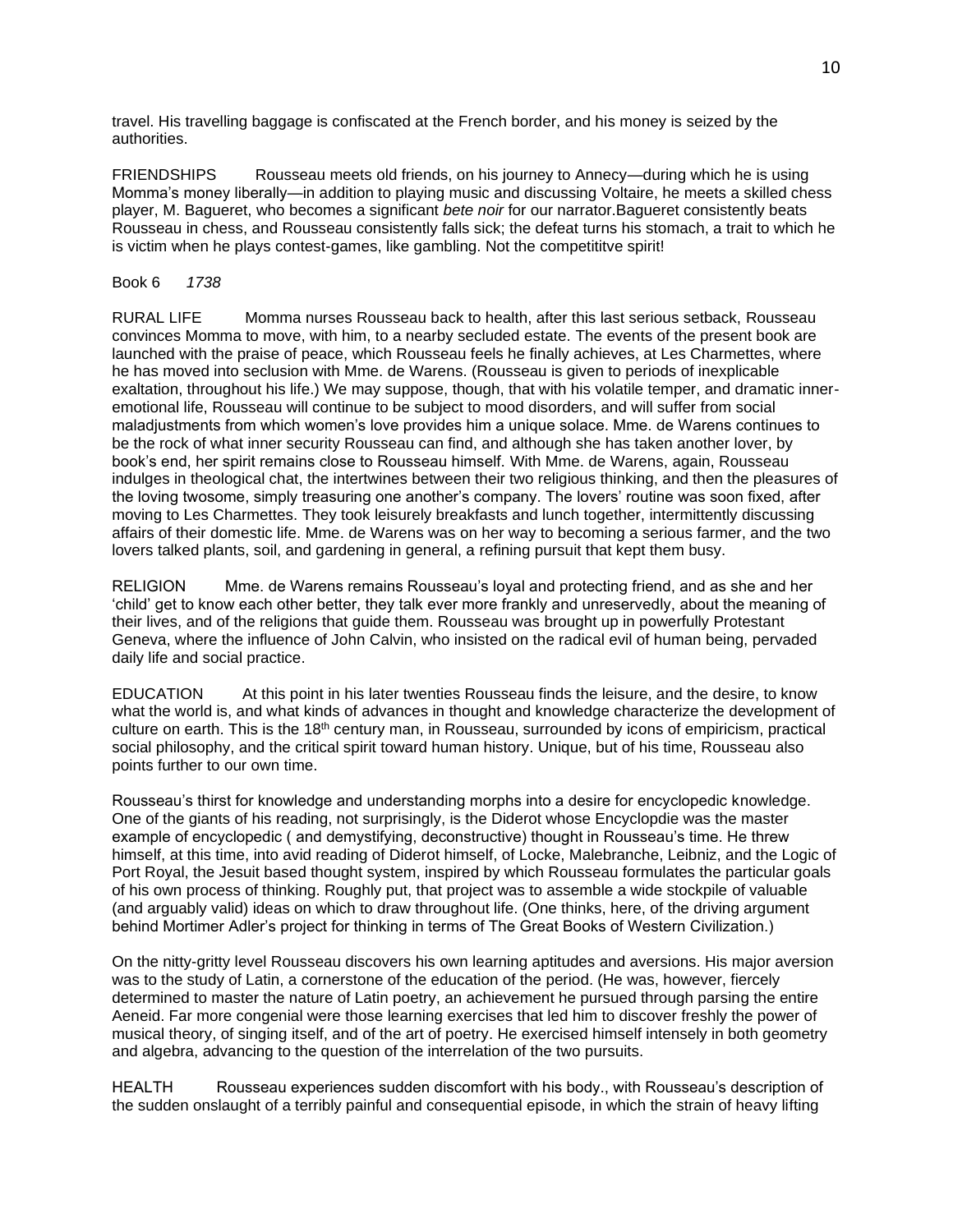provokes a fierce upper body pain, from which the shock to his muscles renders him hard of hearing, a condition that persisted throughout his life. Rousseau became convinced that a health breakdown was imminently to take his life. He began a preoccupation with death, which would pursue him until death, in fact, became his reality. As time passes—many months—with Mme. de Warens, Rousseau begins to suffer again from the same hypochondria which has beset him in the past. It seems to him that he has a polyp on his heart, and that he must cure that ailment. Interestingly enough, this period at Les Charmettes is also the moment when Rousseau, convinced by the terror of his recent illness, feels that he is living every day on borrowed time; his thirst for understanding overwhelms him at just the moment when his health convinces him he is living for the moment. Rousseau experiences fear of dying.

SEXUALITY: Mme. Lafarge Rousseau has an affair with Mme. Lafarge. Inevitably, at the end of one of many way stops en route to Montpellier, one of the ladies finds herself alone with Rousseau, and takes the initiative with him. He makes no bones about the matter from that point on. The lady, attractive enough, and sure of her come on, addresses herself foremost with a body charging kiss which leads to Rousseau's first and most powerful sexual moments. If one has wondered, to this point, how and when Rousseau engages In sex—his accounts are so inexplicit—the affair with Mme. Lafarge lays it on the line, benchmarks carnality.

OLD ROMANCE: SEPARATION On his return to Les Charmettes, Diderot rejoices at the sight of de Warens, and though they embrace, it is with special understanding; she has a new lover, and he a new relation to love. Rousseau seems enviably tolerant and resilient when it comes to sharing his love. He makes a resolution not to think of Maman sexually which cools thir relationship. Rousseau leaves the town to start tutoring.

#### *Book 7*

MEMORIES: SELF REFLECTION Rousseau opens the seventh book by reflecting on memory and its importance to his self-placing; he reflects, that is, on the reason for his writing the present 'confessions,' as an effort to protect himself against enemies—remember he is a hypochondriac—and as a way to tame the past, in which he has many faults to remember.( He notes that he forgets his misfortunes, while recalling his faults, thus viewing himself critically as a person. Modest he is, though extremely preoccupied with himself, a rare combination.) He is just in the process of moving to Paris, has left Mme. de Warens, and is feeling disoriented, having moved into a squalid flat in the big city. Hence all the more reason to be thinking back onto the continuity of his life. The move to Paris marks a critical turn in that life, and Rousseau must bring all his attention to understanding himself.

A DIPLOMATIC PERIOD: VENICE The turbulent European political scene, of which Rousseau had been aware already in Switzerland, and which he intuited both from travellers' talk and from the chatter of French soldiers as they passed through Switzerland, was a natural segue from the high level social elite of Paris, in which military figures abounded. From one of these milit*aires* Rousseau got a post working for the French Ambassador in Venice. He found himself plunged into a world of routine passport and document vetting, personal rivalries, jealousies, and indifference to the 'new guy outside the system,' which Rousseau was in spades. Rousseau himself at first responded by simple diligence, working around the clock to satisfy the duties of his job—pure bureaucracy—even while serving as a target of jealousy and rivalry. It was not all grunge work, in Venice, for there was a charming whore for brief entertainment, and a sexy Italian call girl, who proved to Rousseau that he was maturing in the pleasure game, and a young teen ager of adorable honesty and ignorance who became a lover and travelling companion to Rousseau. But there was also a huge Nemesis, the French Ambassador himself, who treated the highly competent Rousseau like trash, and helped him to realize how important it is to walk away from what is destroying you. Rousseau did just that, returning to Paris.

#### CITY LIFE: PARIS

Orientation Rousseau is for the first time in his life faced with the challenges and high stakes of life in the big city, Paris. He has lived in Geneva, explored Turin, but never seen an urban center like Paris, which was at the time beginning to show the marks of early factory life, the first urban streets and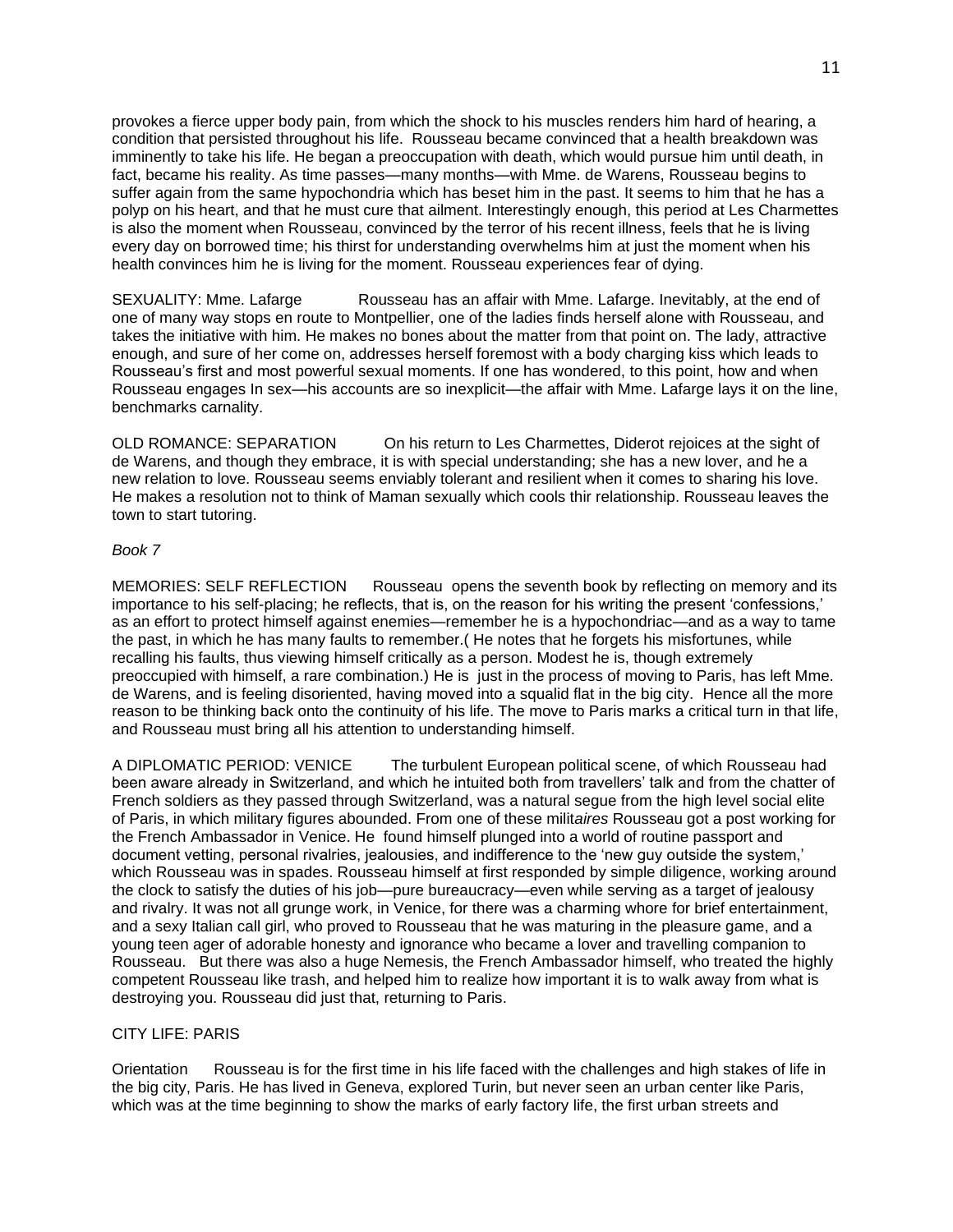sidewalks, and such ills as pollution and harsh labor conditions. As with the heroes of other French literary works—by Stendahl and Balzac—Rousseau's introductory discovery of Paris is a momentous discovery in itself. He has been recommended to various contacts for his theory of musical notation, but he has trouble finding any one to pay attention to him…or smart enough to follow him. In order to pass time he plays chess, memorizes poetry, in efforts to make himself socially interesting; and keeps his mind busy with music, especially with his operatic work, which gives him an entrée to the art world of his day's Paris. He makes himself part of the high culture world—after all his new acquaintances, like Marivaux and Fontenelle, are among Europe's elite in drama and philosophy—and after humiliating experiences, like eating with the servants in grand houses, he decides to take the advice of a clever Jesuit, who recommends concentrating on 'the curves,' the ladies, in order to make his way. Absorbing this advice, Rousseau begins to frequent the *grands salons* of the aristocrats he is lucky enough to encounter. He follows his instinct at this point and scores bg.

High Society Mme. Dupin, one of the prominent salon hostesses of Paris--where the cream of society and thought (Buffon and Voltaire frequented her) assembled, and contacts were made--ravishes young Rousseau with her beauty, and feels for him. He immerses himself in her milieu, works furiously to complete an heroic opera, and positions himself on the margins of the highest society. We of course learn all of this through Rousseau himself, who is far from taken in by his own social successes. He sees himself as a neophyte, a learner, a straight shooter. We however continue to feel in the presence of the vulnerable and susceptible lad we knew as a child in Geneva, in Book One.

Rousseau's return to Paris meant an immersion in the beloved salon of Mme. Dupin; a great relief after the infighting of the diplomatic career. Rousseau adds acquaintances like Diderot to his list of friends, and introduces this luminary of Parisian intellectual life to the philosopher Condillac. (Rousseau remains a devoted ally of Diderot; whom he eagerly consoles and supports, after Diderot has later been imprisoned. Onto such a high influence level our narrator has rapidly catapulted! On how high a level Rousseau now shared his own intellectual gifts, and spread his influence!

AFFAIR / SEXUALITY Rousseau contracts a serious illness, while in Paris. (One wonders whether he is a psychosomatic victim of his many anxieties). He settles on a curative trip to the southern city of Montpellier, and undertakes a journey of a sort perfect for literary narrations; a half dozen individuals squeezed together in a stuffy horse drawn carriage, for a prolonged journey over rough roads makes a perfect formula for gossip, amateur philosophy, and romance. Rousseau, a timid thirty year old guy, is a natural target for a fellow traveler, especially for a midlife lady of certain attractions, who in a moment of intimacy throws herself on him, kissing and hugging, and in short order performing with him the carnal act, which he has never before so clearly designated. Is it a first? Or has he passed this milestone long before, with Mme. de Warens? It may be true that he returns uncured from the trip south, and it is certainly true that he returns fully ready for an upgrade to mature social-political life. He is on the brink of taking on a position in the diplomatic world, at the French Embassy in Venice.

MUSIC AND WRITING Above all, to conclude from his comments and discussions throughout the *Confessions,*we should say that Rousseau's life preoccupation was the higher arts. Both as a youth, as a sophisticated adult absorbing the multiple charms of Italian music, and as a singer-composertheorist, Rousseau is driven to exercise his instinctive skills in music. His skill in *writing* is evident, compelling, and page-turning, but writing and the writing act is not what *he writes about*; what he writes about ardently is music, but he does *not write about writing* in *The Confessions..*

## *Book 8*

HEALTH Where Rousseau most greatly suffered, during this Parisian period of 'perfect domestic bliss', was in his own mind, for he continued to be tormented by hypochondria, in particular by what his doctors found to be *nephritic colic*, urinary retention.

FAMILY Theresa, the seamstress (formerly) -companion of Rousseau, is his stable rock, from whom he is inseparable during his seven years in Paris. Domestic bliss reigned over the two of them. They had—this is hearsay, not confirmed—five children together, three of whom, also hearsay, were given over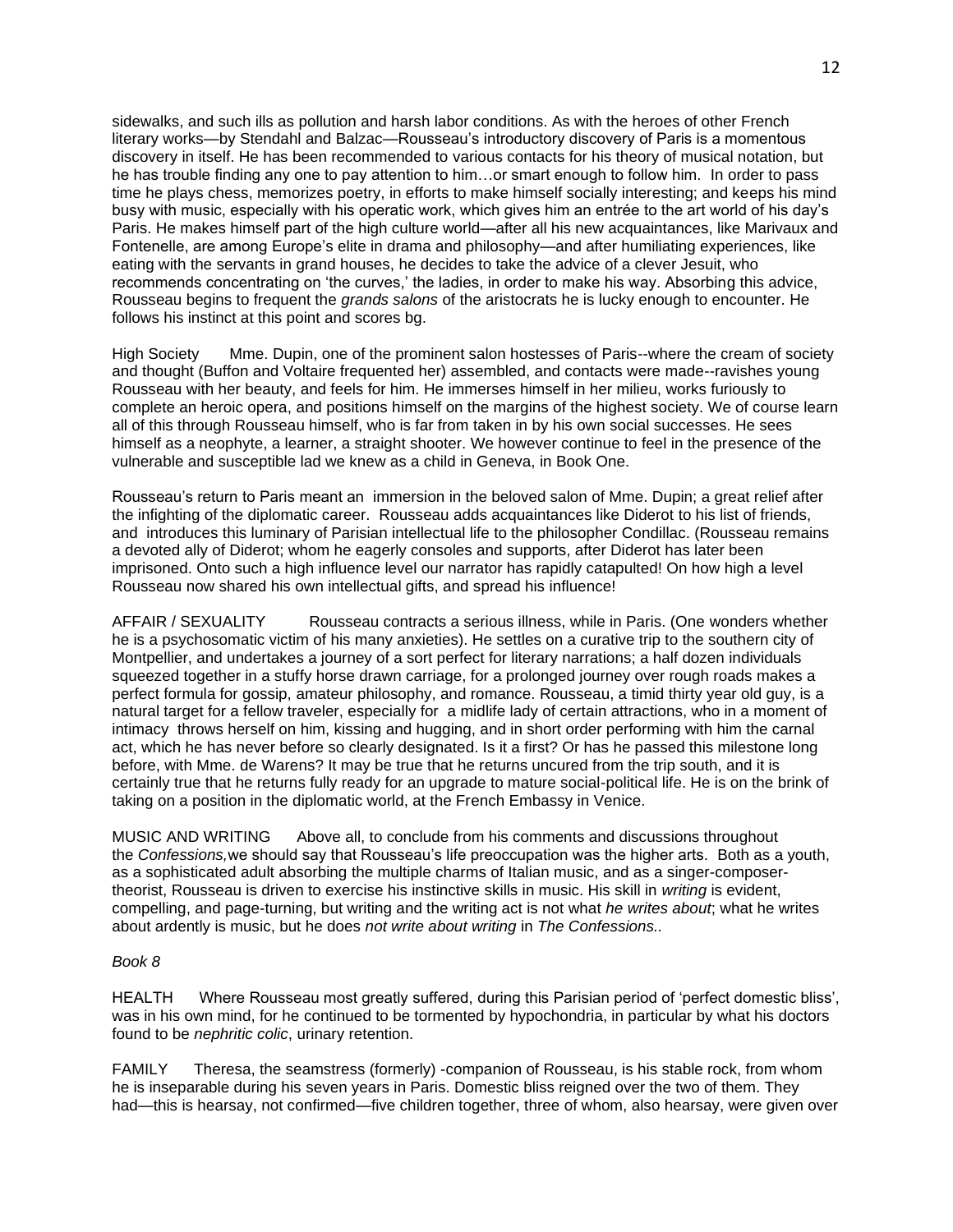to a foundling hospital, a decision which long tormented Rousseau, especially later, when he had become a noted theorist of education—and at the same time the butt of widespread jests about his own dubious record as a father. Paternity jokes continue to follow Rousseau throughout these years.

SOCIAL LIFE: FRIENDSHIPS / BETRAYAL Rousseau's conspicuous association, with the eminent figures of his time—Diderot, D'Holbach, Voltaire, Buffon—earned him a place as a contributor of numerous important articles in Diderot's *Encyclopedia,* ensured him name recognition wherever he went. Ever the observer of loss and misfortune, however, Rousseau, leaves typically dark nuggets embedded in his account of a trip at the time, from Paris, back to Geneva. This post chaise trip was undertaken in the company of a recent and very close friend of Rousseau, a sixty year old gentleman who seemed a congenial complement to the challengingly rough roads and long hours. On this occasion Rousseau's urinary problems obliged him to take frequent 'toilet breaks.' On these occasions, as the troubled Theresa confirmed, the third passenger lost no opportunity to make out with Jean Jacques' dear partner. Rousseau, quite understandably, was enraged at this disgusting and inappropriate behavior.

INTELLECTUAL POLEMICS Rousseau was both a figure of fun and a loser. He was at one time accumulating foes, At the same time, however, he deepens his discovery of the jealousy and backbiting of fellow citizens, when they feel one of their own has acquired emoluments unattainable for them. The higher his achievement the greater the resentment of him. In the end he will make a permanent break with the big city and its envious culture. Long before leaving Paris he had yielded to a further weaknessthe inability to ignore others' opinions of him—and consequently had settled for a quiet means of making enough income to live on; as a musical copyist, an ironic downstep for a man who was a serious creative musician, a good friend of Rameau and a respected theorist of notation. Again, in evaluating Rousseau's actual mental world, we need to remember that he is writing from a distinctive purchase in his own life; and stage managing his account after the fashion he considers appropriate to fetching and catching an audience.

His widely read *Letter on French Music* took a firm stand for the Italian style—against the French--in a public debate which drew intense attention to this widely read author. (His temerity of argument, against the dominant French composer and theorist of the day, Jean-Philippe Rameau, put Rousseau at the forefront of national-cultural debates, in a country highly attentive to its artistic reputations.

MUSIC The same difficulty, of forming a precise optic on this cunning autobiographer, faces us when we assess his successes during the years in question here. His *opera comique*, 'Le Devin du Village' 1752, 'The Village Soothsayer,' attracted attention throughout French culture, and was performed before King Louis XV, who was so impressed that he offered Rousseau a lifetime pension. But he declined the advice of friends like Diderot, who urged him to accept a lifetime pension from the King. He kept on earning his living first from accounting and bookkeeping, later from copying music for composers' use.

PHILOSOPHY His successful bid to win a competition, sponsored by the Academy in Dijon, concerning a tough question: *does the progress of human work in the arts and sciences lead to a purification or to a corruption of morals*? Rousseau competes, wins first place for his answer, and adds new laurels to his already prominent distinction in French higher culture. His mind wandered in and out of open nature, spurring in him thoughts of the primitive state of man, that condition out of which, as he was reflecting in works like *Le Contrat social* or in his reflections, in *On the Inequality of Man*, which he was in process of thinking through in his response to a second contest topic proposed by the *Académie des sciences* in Dijon. (Rousseau was setting the groundwork for his *Reveries d'un promeneur solitaire (*1776- 78),which wa*s* destined to synergy with so much of his 'travel and nature writing,' Rousseau's achievement which was before long to promote his role as a major precursor to the work of such Romantic poets as Wordsworth or Keats. The pendulum of Rousseau's turbulent emotional life was finding its way into the world of a new sensibility, in which much that was being modernly understood nature and spirituality; our co presence to nature; the current environmental movement—was gradually unfolding itself.

COUNTRYLIFE Once again needing peace—the kind of opiate Mme. de Warens once provided— Rousseau takes the faithful Theresa with him, leaves Paris, and heads for a modest setting in which he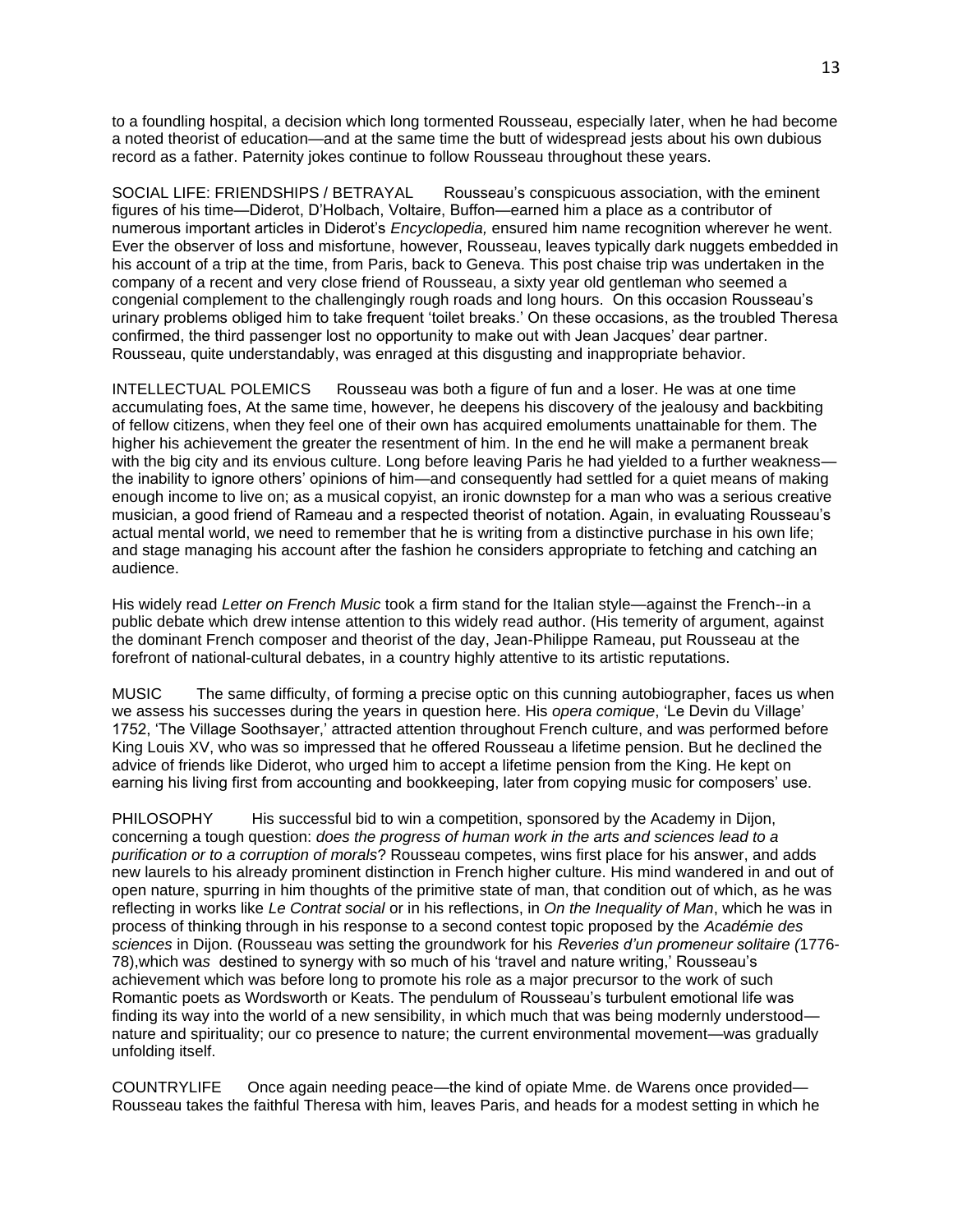can 'walk in the woods,' generating around him a sense of being-here in the world, which the bustle and tension of Paris were rendering impossible.

OLD ROMANCE I was passing by not far from where Mme. de Warens was living, elderly and withered. Rousseau made a detour to visit his old lover-patron-buddy. He was appalled to see how broken by time she was, and felt humiliated by his failure to have supported her 'all these years,' while he was in Paris. However he fails himself again, in the present assault against virtue, and offers her only the little required by conscience, before continuing to Geneva. It is his misfortune to be as profoundly human as the third passenger traveling to Geneva.

## *Book 9.*

COUNTRY LIFE *Book 9* of the Confessions opens onto what to Rousseau seems a momentous date: *August 9, 1756*, the date of the author's leaving city life settling into The Hermitage, near Geneva, and (he believes) a life pf peace in the country. The persistent pleasure he finds, in the woods and hills of his home land, buoys him throughout his life, though he must often suffer the cruelty of harsh intrusions. Book 9 is chiefly devoted to the counterpoint between peace and harsh intrusion. We begin to suspect that what Rousseau is confessing, in this autobiography, is his own ability to make a durable peace within himself. After Paris, with its exhausting parade of trivial encounters, insignificant gossip, and bad faith relationships, Rousseau relaxes into the comfortable small house he is sharing with Theresa and her mother, and which is being provided and furnished for him by his devoted patroness, Mme. d'Epinay. His routine consists of work in the morning—he is still supporting himself by copying music— and walking in the hills in the afternoon, freeing his mind, and of course developing perspectives for the vast texts he is creating—on education, the origins of inequality and of social life. His lifetime concerns with the nature of law, and with the 'social contract' which binds us together as fellow citizens, seems to grow deeper as he devotes himself to the spirit of nature, the laws and contracts of which are fascinatingly different from those which bind human beings. The friends and colleagues, whom Rousseau has left behind him in Paris, can have little idea of the mind-world Jean Jacques is immersing himself in.

#### SOCIAL LIFE: FRIENDSHIPS LOST

Paris Society's reaction Diderot, whom Rousseau had so ardently befriended when first he arrived in Paris, had long proven himself unhappy with and even hostile to, Rousseau. In that hostility he joined many of the Parisian elite—Baron d'Holbach, the journalist Grimm, the philosopher D'Alembert—in expressing their resentment of Rousseau's desertion of society for a country retreat. Was this jealousy? A feeling of being disregarded? Or was it a question of urban insecurity, bred by a discomfort in the face of the genuine and independent? Rousseau himself tends to these kinds of explanation, charging his sophisticated friends with empty lives, filled with gossip, distraction, and aimless jealousy. In any case, given Rousseau's own disposition, isolated and reflective, there is no easy interpretation of his own attitudes. He is what he is: defiant, independent, and romantic.

Mme. D'Epinay From the outset, Mme. D'Epinay has made her own social contract with Rousseau. She has set him up in the natural environs he needs and wants, and has guaranteed him freedom from the outside world—his friends in Paris—as well as from her. She is a busy woman of the world. The only red flag in this arrangement is this: Mme. wants Rousseau to commit to her those periods when he is not working on his writing or meditating. She envisages, that is, a mutually agreeable intersection with Rousseau, such that they have their separate lives but join at times when they are at leisure. Rousseau will eventually despair of the demands she makes on him, and she will resent his withdrawal, while reminding him of his dependence on her for livelihood and privacy. They will eventually become the enemies latent in people who have ignored the initial boundaries they set with others. Rousseau is being sensitized, once more, to the difficulty of finding the sweet spot of privacy, from which he works best.

Diderot, D'Holbach, and Grimm The other, of course, turns out to be much larger than Mme. d'Epinay, who was simply the temporary dam against the coterie of Parisian friends and acquaintances, who for years have formed close friendships with Rousseau, then come to resent his need for solitude. Rousseau's paranoia begins to conspire with actuality—his true enemy—as both his 'domestic bliss' and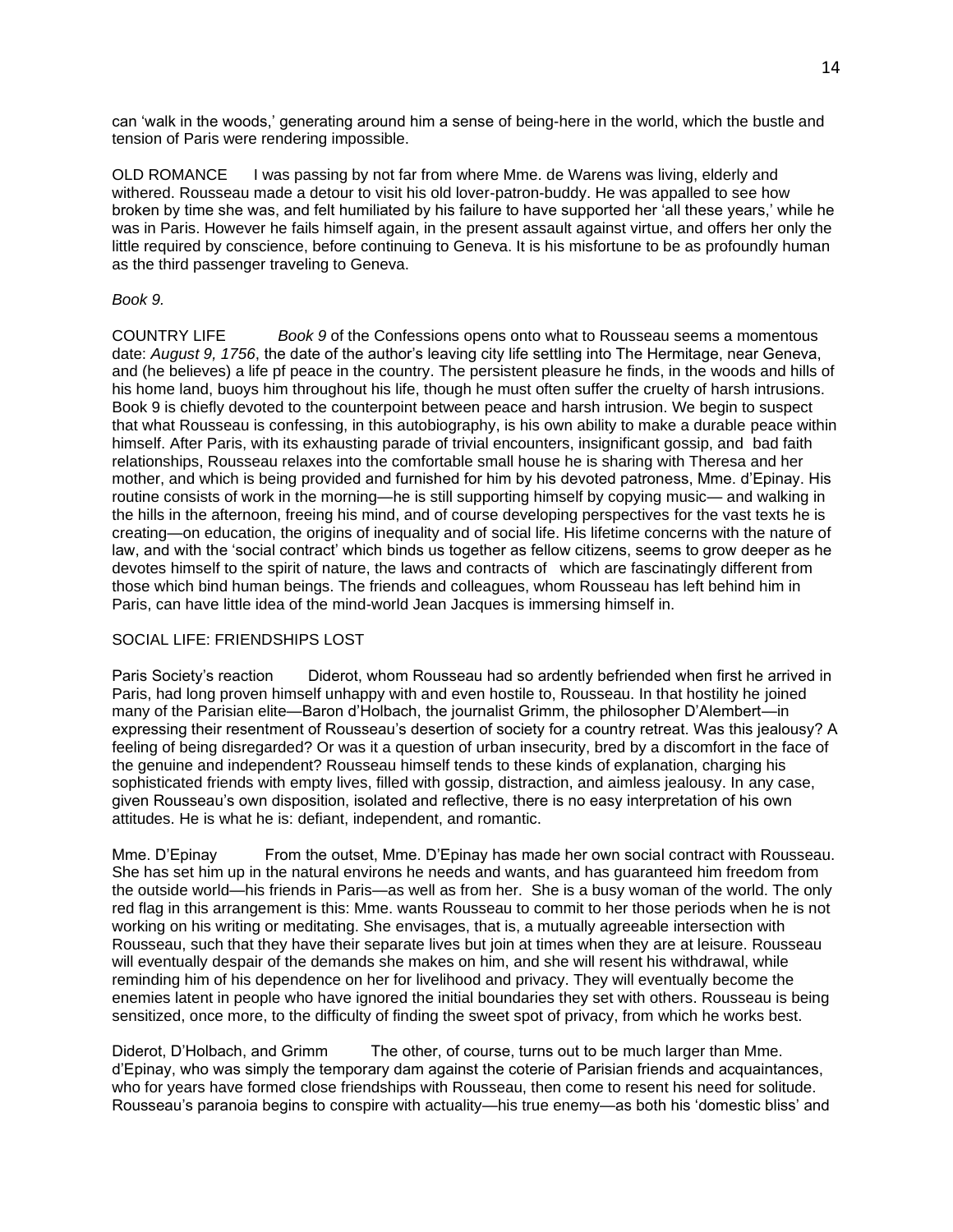his privacy are assaulted. He senses a cabal of opposition forces, headquartered in Paris, which is working to separate him from Theresa, and to whip up hostility between Theresa and her mother, who is living with them. Theresa begins to withdraw from her walks with Rousseau. As the story unfolds, we learn more about the efforts of Diderot, D'Holbach, and especially the journalist Grimm, to spread harmful gossip about Rousseau, in his absence from the city.

IMAGINATION / DAYDREAMING At the same time, Rousseau is himself housing fantasies—of his previous amorous life—which assault him and draw him ever farther away from the forces bent on disrupting his solitude. He is starting to leave Paris for fantasy land.

ROMANCE : MME HOUDETOT An old flame, Mme. Houdetot, comes out of Rousseau's past. She has lost her husband, has taken a lover, but reserves the right to create romantic spaces around her. She knows of Rousseau's presence in The Hermitage, and one day rides over to visit him, dressed in man's clothes—an affectation Rousseau dislikes-and leaves his head spinning with the refreshed vision of her charms. Nowhere is Rousseau more eloquent, in praising woman, than in the following characterizations of his unique romance with Houdetot, on whom he is able to concentrate as on the sole loving support in a world he is coming to dread and fear. One might say that he is carving out unique protected space for this relation with Houdetot, overriding the fact of her lover, of the increasing buzz around his 'romance' with the lady, and even of his own scruples about solitude and privacy. The culmination of this virginal but passionate romance can be tracked to a particular moonlight meeting in which the pair turn from the brink of passion to a last shred of sanity. That Rousseau's solitude is shattered, by the intensity of his feelings and behavior, goes without saying, as does the response of Mme. d'Epinay, who, fully aware of what is happening, fixates her jealous rage on her tenant, Rousseau, and on his romantic partner.

## *Book 7*

MEMORIES: SELF REFLECTION Rousseau opens the seventh book by reflecting on memory and its importance to his self-placing; he reflects, that is, on the reason for his writing the present 'confessions,' as an effort to protect himself against enemies—remember he is a hypochondriac—and as a way to tame the past, in which he has many faults to remember.( He notes that he forgets his misfortunes, while recalling his faults, thus viewing himself critically as a person. Modest he is, though extremely preoccupied with himself, a rare combination.) He is just in the process of moving to Paris, has left Mme. de Warens, and is feeling disoriented, having moved into a squalid flat in the big city. Hence all the more reason to be thinking back onto the continuity of his life. The move to Paris marks a critical turn in that life, and Rousseau must bring all his attention to understanding himself.

A DIPLOMATIC PERIOD: VENICE The turbulent European political scene, of which Rousseau had been aware already in Switzerland, and which he intuited both from travellers' talk and from the chatter of French soldiers as they passed through Switzerland, was a natural segue from the high level social elite of Paris, in which military figures abounded. From one of these milit*aires* Rousseau got a post working for the French Ambassador in Venice. He found himself plunged into a world of routine passport and document vetting, personal rivalries, jealousies, and indifference to the 'new guy outside the system,' which Rousseau was in spades. Rousseau himself at first responded by simple diligence, working around the clock to satisfy the duties of his job—pure bureaucracy—even while serving as a target of jealousy and rivalry. It was not all grunge work, in Venice, for there was a charming whore for brief entertainment, and a sexy Italian call girl, who proved to Rousseau that he was maturing in the pleasure game, and a young teen ager of adorable honesty and ignorance who became a lover and travelling companion to Rousseau. But there was also a huge Nemesis, the French Ambassador himself, who treated the highly competent Rousseau like trash, and helped him to realize how important it is to walk away from what is destroying you. Rousseau did just that, returning to Paris.

#### CITY LIFE: PARIS

Orientation Rousseau is for the first time in his life faced with the challenges and high stakes of life in the big city, Paris. He has lived in Geneva, explored Turin, but never seen an urban center like Paris, which was at the time beginning to show the marks of early factory life, the first urban streets and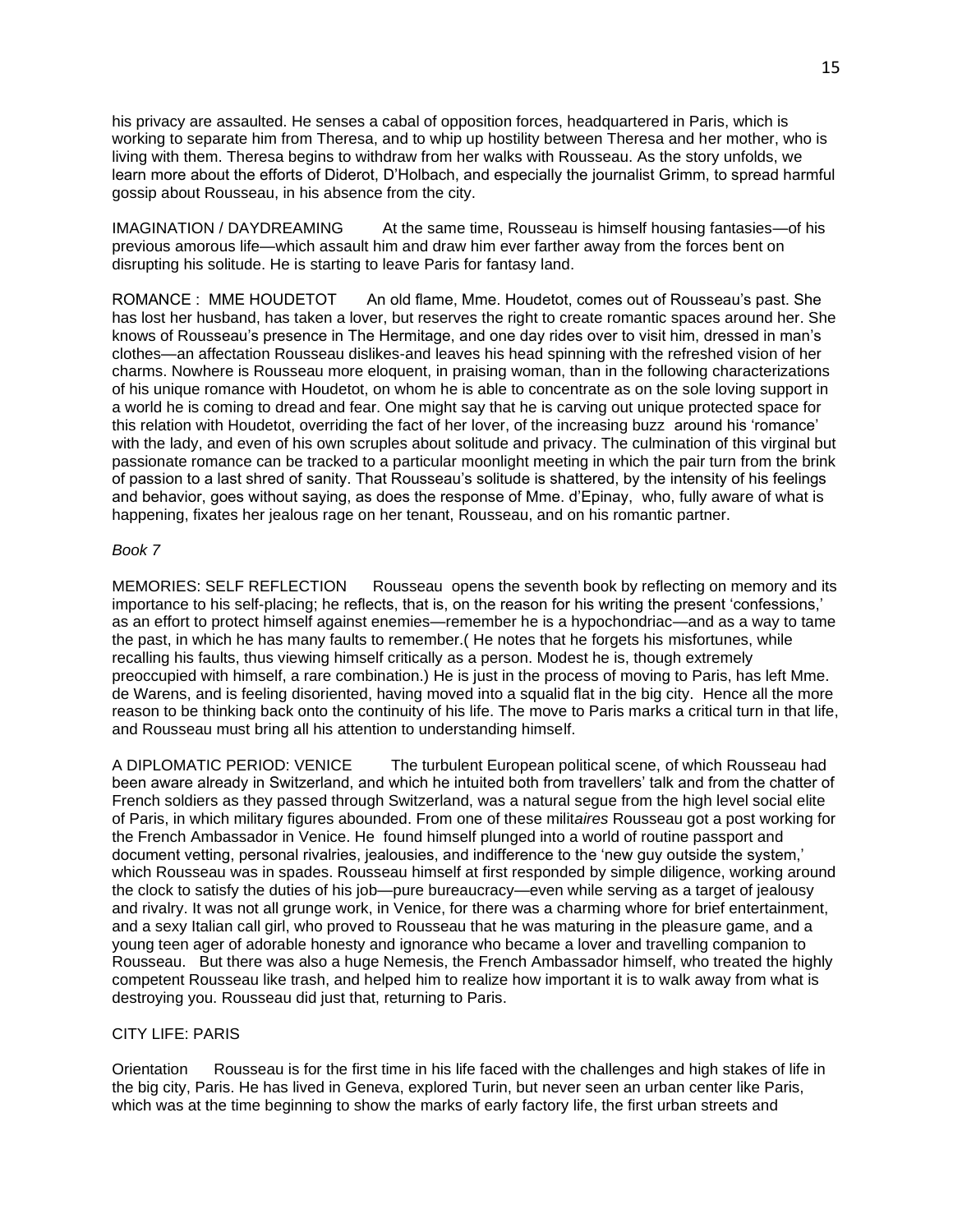sidewalks, and such ills as pollution and harsh labor conditions. As with the heroes of other French literary works—by Stendahl and Balzac—Rousseau's introductory discovery of Paris is a momentous discovery in itself. He has been recommended to various contacts for his theory of musical notation, but he has trouble finding any one to pay attention to him…or smart enough to follow him. In order to pass time he plays chess, memorizes poetry, in efforts to make himself socially interesting; and keeps his mind busy with music, especially with his operatic work, which gives him an entrée to the art world of his day's Paris. He makes himself part of the high culture world—after all his new acquaintances, like Marivaux and Fontenelle, are among Europe's elite in drama and philosophy—and after humiliating experiences, like eating with the servants in grand houses, he decides to take the advice of a clever Jesuit, who recommends concentrating on 'the curves,' the ladies, in order to make his way. Absorbing this advice, Rousseau begins to frequent the *grands salons* of the aristocrats he is lucky enough to encounter. He follows his instinct at this point and scores bg.

High Society Mme. Dupin, one of the prominent salon hostesses of Paris--where the cream of society and thought (Buffon and Voltaire frequented her) assembled, and contacts were made--ravishes young Rousseau with her beauty, and feels for him. He immerses himself in her milieu, works furiously to complete an heroic opera, and positions himself on the margins of the highest society. We of course learn all of this through Rousseau himself, who is far from taken in by his own social successes. He sees himself as a neophyte, a learner, a straight shooter. We however continue to feel in the presence of the vulnerable and susceptible lad we knew as a child in Geneva, in Book One. Rousseau's return to Paris meant an immersion in the beloved salon of Mme. Dupin; a great relief after the infighting of the diplomatic career. Rousseau adds acquaintances like Diderot to his list of friends, and introduces this luminary of Parisian intellectual life to the philosopher Condillac. (Rousseau remains a devoted ally of Diderot; whom he eagerly consoles and supports, after Diderot has later been imprisoned. Onto such a high influence level our narrator has rapidly catapulted! On how high a level Rousseau now shared his own intellectual gifts, and spread his influence!

AFFAIR / SEXUALITY Rousseau contracts a serious illness, while in Paris. (One wonders whether he is a psychosomatic victim of his many anxieties). He settles on a curative trip to the southern city of Montpellier, and undertakes a journey of a sort perfect for literary narrations; a half dozen individuals squeezed together in a stuffy horse drawn carriage, for a prolonged journey over rough roads makes a perfect formula for gossip, amateur philosophy, and romance. Rousseau, a timid thirty year old guy, is a natural target for a fellow traveler, especially for a midlife lady of certain attractions, who in a moment of intimacy throws herself on him, kissing and hugging, and in short order performing with him the carnal act, which he has never before so clearly designated. Is it a first? Or has he passed this milestone long before, with Mme. de Warens? It may be true that he returns uncured from the trip south, and it is certainly true that he returns fully ready for an upgrade to mature social-political life. He is on the brink of taking on a position in the diplomatic world, at the French Embassy in Venice.

MUSIC AND WRITING Above all, to conclude from his comments and discussions throughout the *Confessions,*we should say that Rousseau's life preoccupation was the higher arts. Both as a youth, as a sophisticated adult absorbing the multiple charms of Italian music, and as a singer-composertheorist, Rousseau is driven to exercise his instinctive skills in music. His skill in *writing* is evident, compelling, and page-turning, but writing and the writing act is not what *he writes about*; what he writes about ardently is music, but he does *not write about writing* in *The Confessions.*

#### *Book 8*

HEALTH Where Rousseau most greatly suffered, during this Parisian period of 'perfect domestic bliss', was in his own mind, for he continued to be tormented by hypochondria, in particular by what his doctors found to be *nephritic colic*, urinary retention.

FAMILY Theresa, the seamstress (formerly) -companion of Rousseau, is his stable rock, from whom he is inseparable during his seven years in Paris. Domestic bliss reigned over the two of them. They had—this is hearsay, not confirmed—five children together, three of whom, also hearsay, were given over to a foundling hospital, a decision which long tormented Rousseau, especially later, when he had become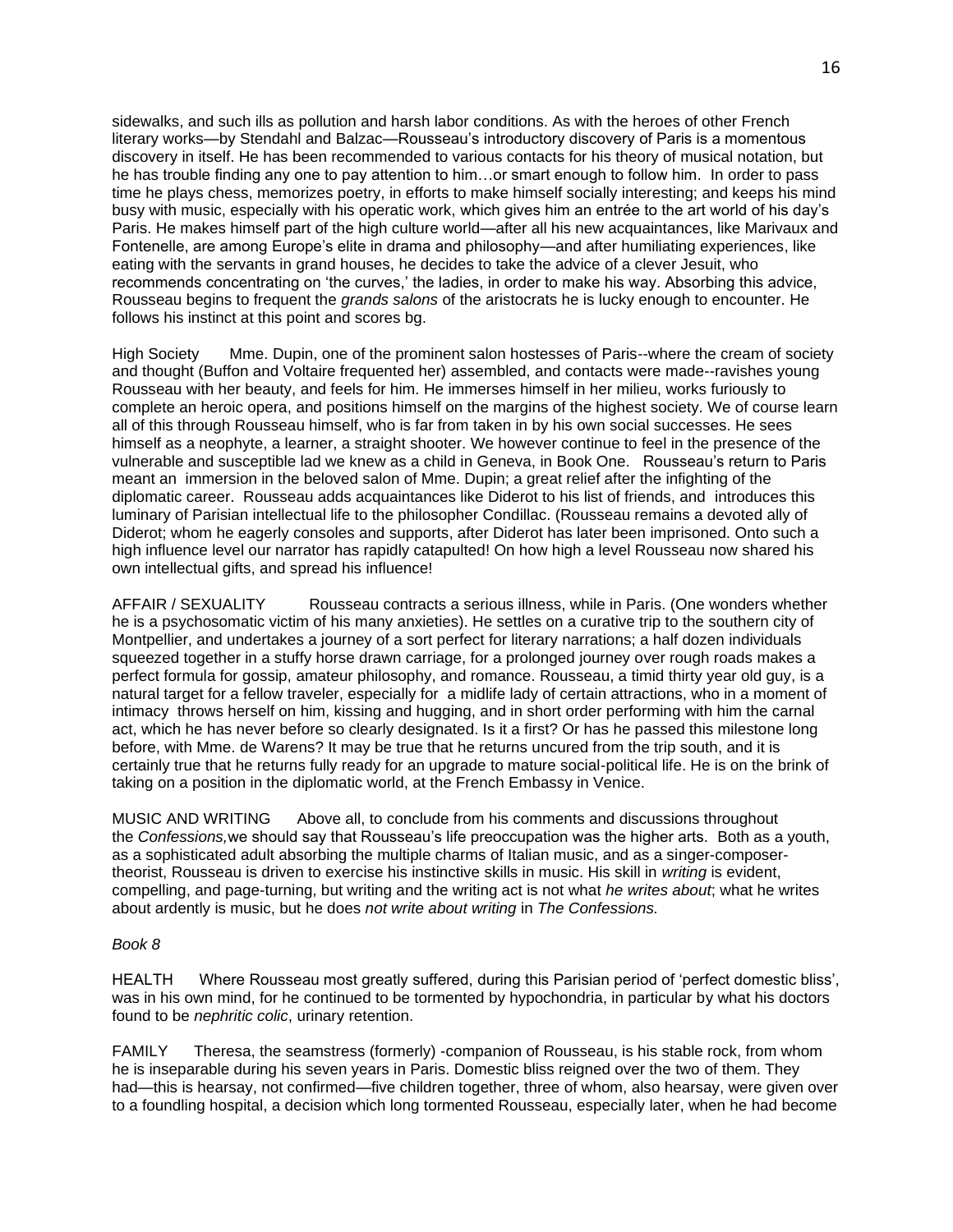a noted theorist of education—and at the same time the butt of widespread jests about his own dubious record as a father. Paternity jokes continue to follow Rousseau throughout these years.

FRIENDSHIP AND BETRAYAL Rousseau's conspicuous association, with the eminent figures of his time—Diderot, D'Holbach, Voltaire, Buffon—earned him a place as a contributor of numerous important articles in Diderot's *Encyclopedia,* ensured him name recognition wherever he went.

Ever the observer of loss and misfortune, however, Rousseau, leaves typically dark nuggets embedded in his account of a trip at the time, from Paris, back to Geneva. This post chaise trip was undertaken in the company of a recent and very close friend of Rousseau, a sixty year old gentleman who seemed a congenial complement to the challengingly rough roads and long hours. On this occasion Rousseau's urinary problems obliged him to take frequent 'toilet breaks.' On these occasions, as the troubled Theresa confirmed, the third passenger lost no opportunity to make out with Jean Jacques' dear partner. Rousseau, quite understandably, was enraged at this disgusting and inappropriate behavior.

INTELLECTUAL POLEMICS Rousseau was both a figure of fun and a loser. He was at one time accumulating foes, At the same time, however, he deepens his discovery of the jealousy and backbiting of fellow citizens, when they feel one of their own has acquired emoluments unattainable for them. The higher his achievement the greater the resentment of him. In the end he will make a permanent break with the big city and its envious culture. Long before leaving Paris he had yielded to a further weaknessthe inability to ignore others' opinions of him—and consequently had settled for a quiet means of making enough income to live on; as a musical copyist, an ironic downstep for a man who was a serious creative musician, a good friend of Rameau and a respected theorist of notation. Again, in evaluating Rousseau's actual mental world, we need to remember that he is writing from a distinctive purchase in his own life; and stage managing his account after the fashion he considers appropriate to fetching and catching an audience.

His widely read *Letter on French Music* took a firm stand for the Italian style—against the French--in a public debate which drew intense attention to this widely read author. (His temerity of argument, against the dominant French composer and theorist of the day, Jean-Philippe Rameau, put Rousseau at the forefront of national-cultural debates, in a country highly attentive to its artistic reputations.

MUSIC The same difficulty, of forming a precise optic on this cunning autobiographer, faces us when we assess his successes during the years in question here. His *opera comique*, 'Le Devin du Village' 1752, 'The Village Soothsayer,' attracted attention throughout French culture, and was performed before King Louis XV, who was so impressed that he offered Rousseau a lifetime pension. But he declined the advice of friends like Diderot, who urged him to accept a lifetime pension from the King. He kept on earning his living first from accounting and bookkeeping, later from copying music for composers' use.

PHILOSOPHY His successful bid to win a competition, sponsored by the Academy in Dijon, concerning a tough question: *does the progress of human work in the arts and sciences lead to a purification or to a corruption of morals*? Rousseau competes, wins first place for his answer, and adds new laurels to his already prominent distinction in French higher culture. His mind wandered in and out of open nature, spurring in him thoughts of the primitive state of man, that condition out of which, as he was reflecting in works like *Le Contrat social* or in his reflections, in *On the Inequality of Man*, which he was in process of thinking through in his response to a second contest topic proposed by the *Académie des sciences* in Dijon. (Rousseau was setting the groundwork for his *Reveries d'un promeneur solitaire (*1776- 78),which wa*s* destined to synergy with so much of his 'travel and nature writing,' Rousseau's achievement which was before long to promote his role as a major precursor to the work of such Romantic poets as Wordsworth or Keats. The pendulum of Rousseau's turbulent emotional life was finding its way into the world of a new sensibility, in which much that was being modernly understood nature and spirituality; our co presence to nature; the current environmental movement—was gradually unfolding itself.

COUNTRYLIFE Once again needing peace—the kind of opiate Mme. de Warens once provided— Rousseau takes the faithful Theresa with him, leaves Paris, and heads for a modest setting in which he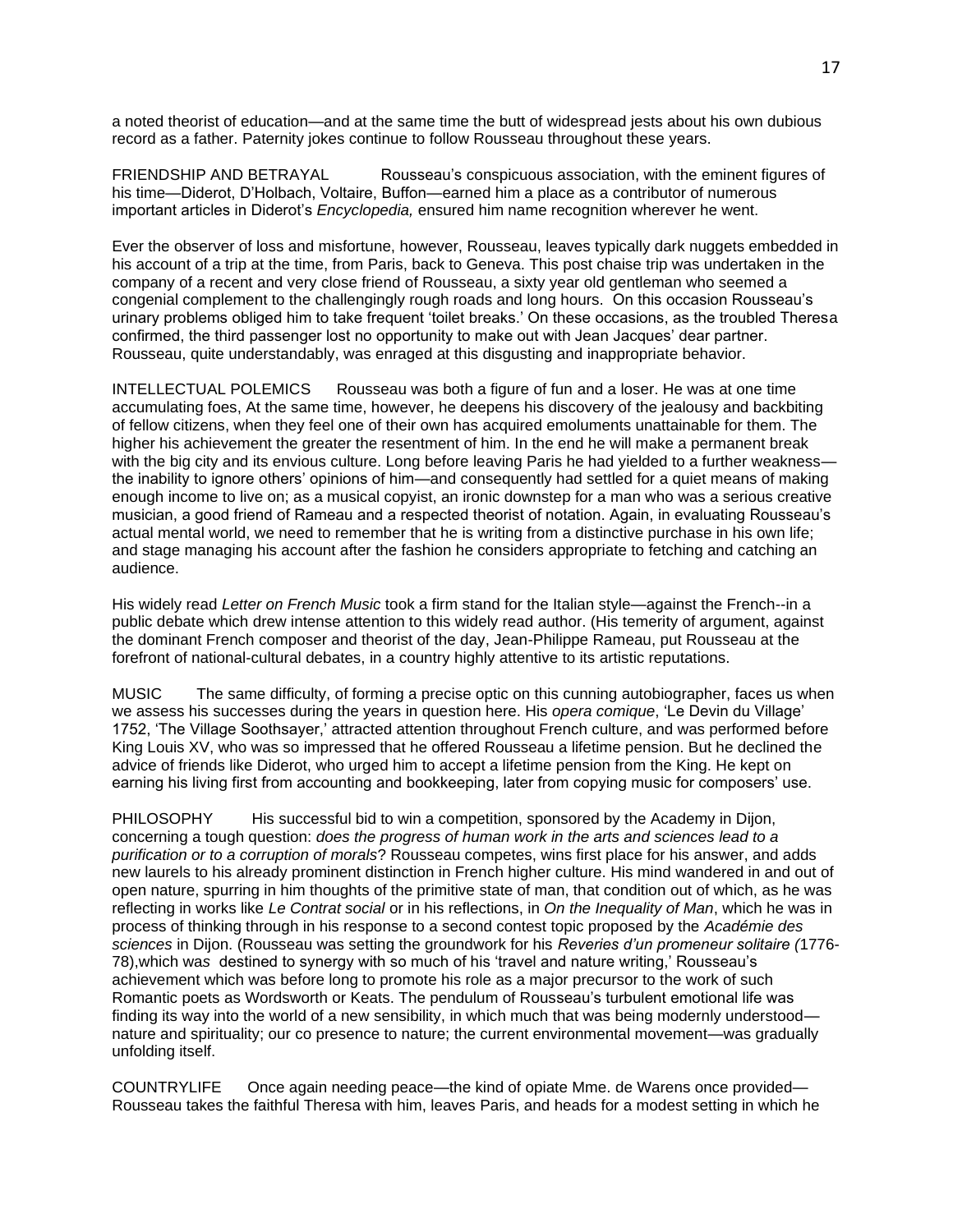can 'walk in the woods,' generating around him a sense of being-here in the world, which the bustle and tension of Paris were rendering impossible.

OLD ROMANCE I was passing by not far from where Mme. de Warens was living, elderly and withered. Rousseau made a detour to visit his old lover-patron-buddy. He was appalled to see how broken by time she was, and felt humiliated by his failure to have supported her 'all these years,' while he was in Paris. However he fails himself again, in the present assault against virtue, and offers her only the little required by conscience, before continuing to Geneva. It is his misfortune to be as profoundly human as the third passenger traveling to Geneva.

## *Book 9.*

COUNTRY LIFE *Book 9* of the Confessions opens onto what to Rousseau seems a momentous date: *August 9, 1756*, the date of the author's leaving city life settling into The Hermitage, near Geneva, and (he believes) a life pf peace in the country. The persistent pleasure he finds, in the woods and hills of his home land, buoys him throughout his life, though he must often suffer the cruelty of harsh intrusions. Book 9 is chiefly devoted to the counterpoint between peace and harsh intrusion. We begin to suspect that what Rousseau is confessing, in this autobiography, is his own ability to make a durable peace within himself. After Paris, with its exhausting parade of trivial encounters, insignificant gossip, and bad faith relationships, Rousseau relaxes into the comfortable small house he is sharing with Theresa and her mother, and which is being provided and furnished for him by his devoted patroness, Mme. d'Epinay. His routine consists of work in the morning—he is still supporting himself by copying music— and walking in the hills in the afternoon, freeing his mind, and of course developing perspectives for the vast texts he is creating—on education, the origins of inequality and of social life. His lifetime concerns with the nature of law, and with the 'social contract' which binds us together as fellow citizens, seems to grow deeper as he devotes himself to the spirit of nature, the laws and contracts of which are fascinatingly different from those which bind human beings. The friends and colleagues, whom Rousseau has left behind him in Paris, can have little idea of the mind-world Jean Jacques is immersing himself in.

#### SOCIAL LIFE: FRIENDSHIPS LOST

Paris Society's reaction Diderot, whom Rousseau had so ardently befriended when first he arrived in Paris, had long proven himself unhappy with and even hostile to, Rousseau. In that hostility he joined many of the Parisian elite—Baron d'Holbach, the journalist Grimm, the philosopher D'Alembert—in expressing their resentment of Rousseau's desertion of society for a country retreat. Was this jealousy? A feeling of being disregarded? Or was it a question of urban insecurity, bred by a discomfort in the face of the genuine and independent? Rousseau himself tends to these kinds of explanation, charging his sophisticated friends with empty lives, filled with gossip, distraction, and aimless jealousy. In any case, given Rousseau's own disposition, isolated and reflective, there is no easy interpretation of his own attitudes. He is what he is: defiant, independent, and romantic.

Mme. D'Epinay From the outset, Mme. D'Epinay has made her own social contract with Rousseau. She has set him up in the natural environs he needs and wants, and has guaranteed him freedom from the outside world—his friends in Paris—as well as from her. She is a busy woman of the world. The only red flag in this arrangement is this: Mme. wants Rousseau to commit to her those periods when he is not working on his writing or meditating. She envisages, that is, a mutually agreeable intersection with Rousseau, such that they have their separate lives but join at times when they are at leisure. Rousseau will eventually despair of the demands she makes on him, and she will resent his withdrawal, while reminding him of his dependence on her for livelihood and privacy. They will eventually become the enemies latent in people who have ignored the initial boundaries they set with others. Rousseau is being sensitized, once more, to the difficulty of finding the sweet spot of privacy, from which he works best.

Diderot, D'Holbach, and Grimm The other, of course, turns out to be much larger than Mme. d'Epinay, who was simply the temporary dam against the coterie of Parisian friends and acquaintances, who for years have formed close friendships with Rousseau, then come to resent his need for solitude. Rousseau's paranoia begins to conspire with actuality—his true enemy—as both his 'domestic bliss' and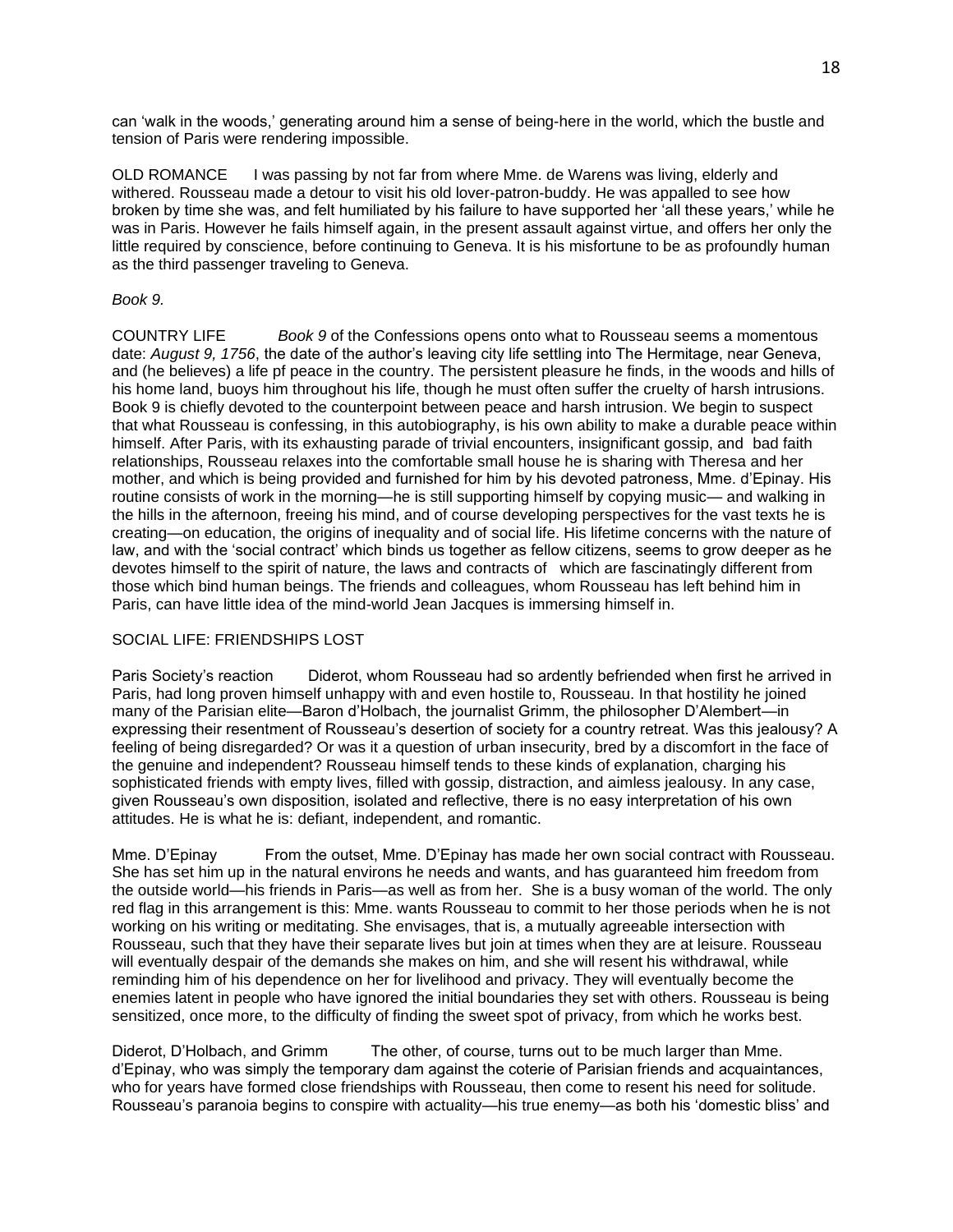his privacy are assaulted. He senses a cabal of opposition forces, headquartered in Paris, which is working to separate him from Theresa, and to whip up hostility between Theresa and her mother, who is living with them. Theresa begins to withdraw from her walks with Rousseau. As the story unfolds, we learn more about the efforts of Diderot, D'Holbach, and especially the journalist Grimm, to spread harmful gossip about Rousseau, in his absence from the city.

DAYDREAMING At the same time, Rousseau is himself housing fantasies—of his previous amorous life—which assault him and draw him ever farther away from the forces bent on disrupting his solitude. He is starting to leave Paris for fantasy land.

ROMANCE : MME HOUDETOT An old flame, Mme. Houdetot, comes out of Rousseau's past. She has lost her husband, has taken a lover, but reserves the right to create romantic spaces around her. She knows of Rousseau's presence in The Hermitage, and one day rides over to visit him, dressed in man's clothes—an affectation Rousseau dislikes-and leaves his head spinning with the refreshed vision of her charms. Nowhere is Rousseau more eloquent, in praising woman, than in the following characterizations of his unique romance with Houdetot, on whom he is able to concentrate as on the sole loving support in a world he is coming to dread and fear. One might say that he is carving out unique protected space for this relation with Houdetot, overriding the fact of her lover, of the increasing buzz around his 'romance' with the lady, and even of his own scruples about solitude and privacy. The culmination of this virginal but passionate romance can be tracked to a particular moonlight meeting in which the pair turn from the brink of passion to a last shred of sanity. That Rousseau's solitude is shattered, by the intensity of his feelings and behavior, goes without saying, as does the response of Mme. d'Epinay, who, fully aware of what is happening, fixates her jealous rage on her tenant, Rousseau, and on his romantic partner.

## *BOOK 10*

CLOSE TO NATURE Rousseau had always been drawn to nature, for its deeply calming power; his scorn for Parisian elite life has increased his inclination to live away from urban life. The house provided for him by M. and Mme. Luxembourg seems a replica of The Hermitage, surrounded by verdant landscapes, a cottage at its best. In such a setting Rousseau comes close to being and understanding himself.

## SOCIAL LIFE

Banishment In the year 1758, as Rousseau puts it, he remained in a state of languor, a chilling out condition in which he recovered from the experience of being shunned by his Parisian friends, and deprived of his countryside peace. With Rousseau we too reflect on the causes of his 'banishment,' try to understand his offence. Four 'charges' against Rousseau, by his 'elite' former friends in Paris, come to the fore: his return to 'country life,' an implicit criticism—which Rousseau openly expresses-- of the folly and meaninglessness of life in the capital; Rousseau's openly observed romance with Mme. Houdetot, which aroused the hostility of the jealous-like Mme. d'Epinay, or Houdetot's Parisian friends'; the leaving of the Hermitage, which Rousseau had impulsively negotiated out of heavy pique toward Mme. d'Epinay; Rousseau's refusal to accompany Mme. d'Epinay to Geneva, a slight to a benefactor lady—though no longer a friend—who had made possible the writer's residence at the Hermitage. Rousseau was keenly aware of this likely 'list of charges,' and yet, although he is a perfunctory critic of his own weaknesses, which he regularly excoriates, he is himself, and deeply so, one part of the equation which has generated hostility to him. Is this 'one part' what he his 'confessing'?

Assuming "The underdog position" perspective Rousseau has, from the outset of the *Confessions*, a readiness to assume the underdog position, to assume that he is being persecuted: from his liking of the punishment, he receives from his nursemaids, in Book 1, to the increasing desperation of the 'banished man' in the years following his Parisian sojourn, in which he 'thinks that all the world is out to get him.' (At any time, of course, this creative man is capable of bursts of energy, joie de vivre, sallies of romance.) As he abandons his hideaway of The Hermitage, he must endure the gracious but definitive rejection of him by Mme. Houdetot; the loss of his house—partly through his own impulse; the 'worldly' sarcasms directed at him during the dinner party at Mme. d'Epinay's; the continued backbiting of the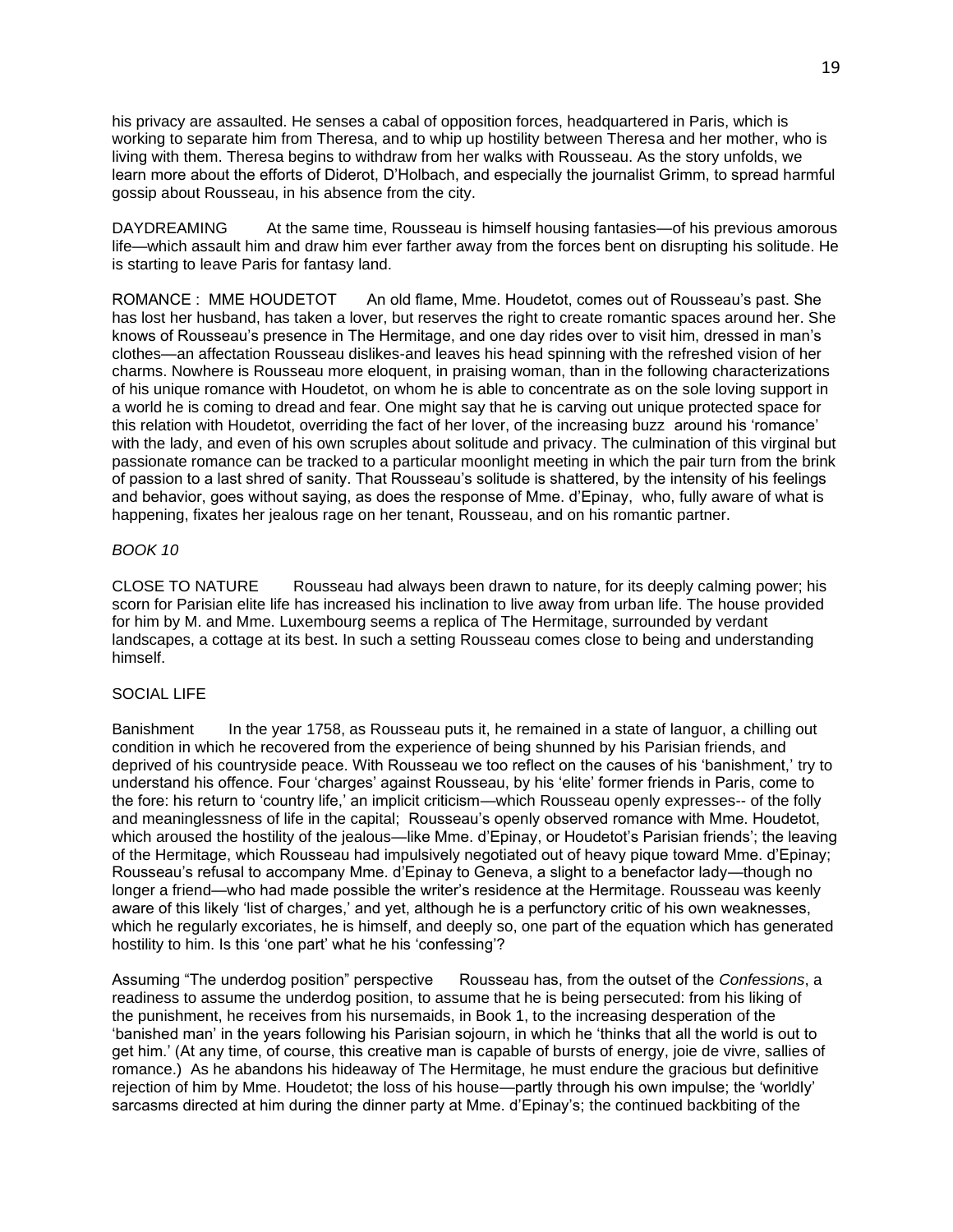Baron d'Holbach circle in Paris; the odious scorn that Grimm vomits forth; and not much later the jealous diatribes of the philosopher Marmontel. Rousseau writes about himself as an underdog—a condition parallel to being 'banished,'—and is thus, in a way, forearmed against the 'slings and arrows of outrageous fortune,' as Shakespeare's Hamlet puts it. All of which broaches the identity of the Rousseau which lies behind the Rousseau who is the author of these confessions, and who is, as that, simply a mouthpiece of the Jean Jacques Rousseau born squalling into the world in Geneva, in 1716,

INTELLECTUAL ACTIVITIES Ebullient, impulsive, original and brilliant, Rousseau continues to make spaces, around himself, in which the world can express its appreciation of him. Even while dealing with banishment, he is actively writing his *Letter to d'Alembert*, which will once again put him at the center of the Parisian intelligentsia, while—as we see in his deepening relationship with Mme. de Luxembourg, he is immersed in the production and sharing of his *Nouvelle Heloise*. (Production details, in the book industry, also fell to the author's lot, and Rousseau was much caught up in details of distribution, copying, and—as we see in the case of the ambitious engraver, Coindet—plate engraving; we have to imagine Rousseau full time busy, even while suffering banishment and damaged self-esteem.) the kindness of M. and Mme. Luxembourg comes when needed; the Marquis proving to be one of those male buddies often wayfarers of no special note, or humble guys of the background, like the mason next door, who becomes a down home supper sharer with Rousseau, who is hanging out at Montmorency, which was provided him by the Luxembourgs—the way, back in their salad days, Mme. d'Epinay made the Hermitage available to Rousseau.

AGING The interlude covered by the present Book shows us a Rousseau nearing the age of fifty, and writing about it from a future only around five years older. In other words Rousseau is now tackling the difficult assignment of self-portraiture, a virtual selfie as distinct from a magisterial sweep from cradle to grave. His avuncular kiss, stolen on a staircase from Mme. Luxembourg's granddaughter, magnifies, in Rousseau's mind, the dangers of sentimental grandfatherliness, as a distorting mirror in which to read one's personality. One thinks of the sterner depicters of the aging process—Marcus Aurelius, Socrates (or Plato) portraying the dignity of our last condition, or Goethe—with his final praise of a life lived well---*im ganzen gut und wahr und resolut zu leben*—then turns to a midlife Rousseau who, like Eliot's Prufrock, questions whether he dares to eat a peach or part his hair.

WHAT ROUSSEAU MEANS BY A CONFESSION By the age of fifty, Rousseau lives himself as an elderly man, one ripe for laying the story of his life on the table. This story is his confession. He does not, like Saint Augustine, admit his 'sins,' for in fact Rousseau—both in his speculative writing on the originally benign character of human being, and in his whole disinclination to criticize (or critique) his nature—is not adept at self-critique. Earlier in the present book he has declaimed against his insensitivity, in giving readings of his work (*La Nouvelle Heloise*) to Mme. de Luxembourg, which portray him in a foolish light. He has also listed what he considers four possible charges against himself, which he can imagine his Parisian opponents levelling against him. But do we read Rousseau, in these self-critiques, as a growing intelligence genuinely critical of himself as, for instance, we read Montaigne as a cool assessor of man's inherent faults, or Racine as a remorseless tracker of the inherently tragic in human life? Hardly. Rousseau portrays the major events of his life, honoring on the whole the reckless concatenation by which event follows event—often at the prompting of the latest romance to cross his horizon—while giving little critical attention to those flaws—self-promotion, vanity, didacticism, contentiousness—which his life continually generates from the passage of time and events.

#### Book 11

COUNTRY LIFE Rousseau remarks on the delight he feels, when wandering through a village, to encounter the small of a good country chervil omelette—farmers' and workers' food. Rousseau delights in country pleasures, a good honest human relationship—though he has put in quality time making chit chat in fine salons, like that of Mme. Dupin, when he was first making the acquaintance of Parisian high life. His cottage at Montmorency brings him into the kind of contact in which he feels at ease, with M. Pilleu, the mason who lives next door. Rousseau and M. Pilleu dine at one another's houses, from time to time, and we are made fully aware that Rousseau is completely at home in this milieu. He is a man in the middle, socially, able to take tea with a marquis, or spend a delightful day hiking with two country girls.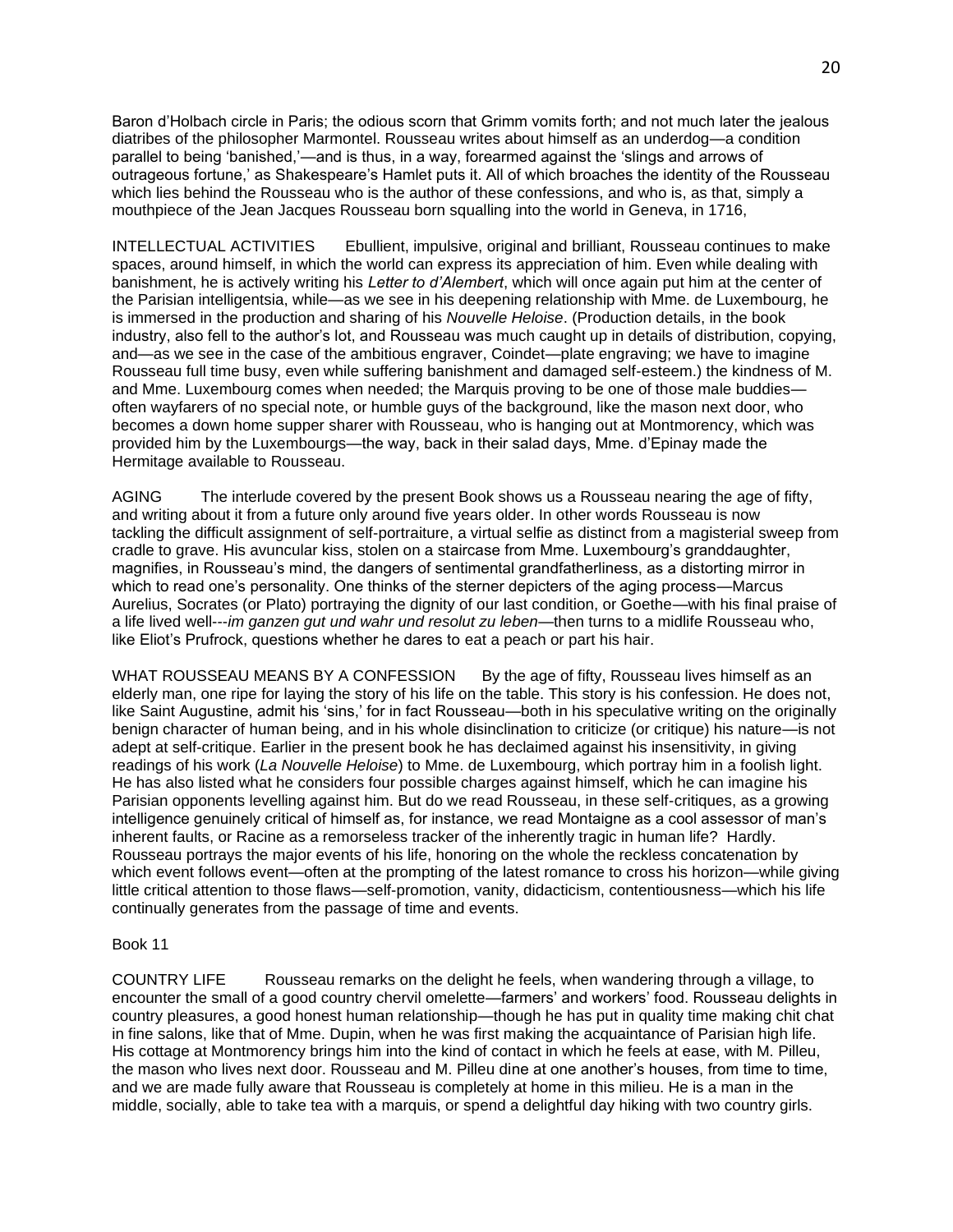SOCIAL LIFE: OUTSIDER Throughout this creative period of his forties—*La Nouvelle Héloise,* 1761; *The Social Contract,* 1762*; Emile,* 1762—Rousseau is plagued by low level obstacles and disagreeable events; for him the overall tenor of this period is angst, diffuse uneasiness. Mme. de Luxembourg is whimsical in her treatment of him; frequently leaving it entirely to her husband, even to speak to Rousseau. M. de Luxembourg spreads gloom with his physical hangups—painful gout in his toe—and a penchant for seeking out quack doctors for his ailments. Literary enemies of Rousseau, joining the crowd at the Luxembourg dinner table, mock and insult Rousseau, as on an earlier occasion, at the dinner table of Mme. d'Epinay, trendy Parisian elitists mocked Rousseau's lifestyle. Even the naming of his dog Turk is offensive to the Luxembourg household; Rousseau changes the name to Duke. (A comic example of the tight sensibility range of upper class 'proprieties.') The natural man in Rousseau—one of the themes he is testing out in his writings of the time—is ill at ease in this type of closed society. At his most comfortable, in these years, Rousseau will be found in his precious garden, at the cottage of Montmorency, making mental lists of 'old friends.'

PARANOIA In these personally crowded 1760's, when Rousseau is laying before the world his major works of creative thinking, he continues to be prey to delusions of persecution, and imagines (with some justification it seems) that the forces of organized spirituality (the Jesuits; the Catholic Church in general) are strongly opposed to him, and that social mistrust of him is growing, at the same time that his work is attracting an ardent readership. We know from Rousseau's past that he is susceptible to generalized fear and anxiety, congenitally endures the sense that all his Parisian friends—Diderot, d'Alembert, Mme. Houdetot, Mme. d'Epinay—turn against him. His paranoia is on show at a daily life level in the present book, where he finds himself pushed aside and horned in on by M. Coindet, his ingenious but aggressive engraver. Haven't we all known people who invite others' mistreatment, despite their own aptitude and moral value?

SETTING: THE ROMANTIC UNIVERSAL IN EUROPE Rousseau's Nouvelle Heloise, slowly making its way through the cumbersome publication process, was being met by rave reviews in the trend-setting capital, and by 1800 capturing Europe as a whole, with its sentimental appeal to high-taste women readers, and to the growingly expressive middle class, with its taste for romance. The century was finding, in prose fictions like Richardson's *Clarissa (1748)* or Saint-Pierre's *Paul et Virginie* (1788) , an outlet, like that Rousseau provided, for the turbulences of the heart, which were taking over polite society.

ROMANCE Rousseau is deeply grateful to the Luxembourgs for housing, hospitality, and friendship. For long it is M. Luxembourg, the marquis, who spearheads the beneficence to Jean-Jacques—staying at his side, for example, through the nasty process of the author's prostate intervention, and later helping his efforts to escape from the French authorities and their arrest warrant. Mme. Luxembourg, on the other hand, is at first wary and suspicious of her brilliant ward, who seems to be a favorite for the ladies in general. Intermittently, however, Rousseau grows closer to his long term hostess, and he delights her by morning readings of *La Nouvelle Heloise*, of which Mme. ardently wants her own copy. The sentimental romance, which develops between Mme. and her guest borrows strongly from the mode and sentiment of the time, reading itself out to our present day imaginations against an eighteenth century collage of the moment in painting—Watteau, Fragonard—music—Mozart, Handel—or philosophy (say Leibniz's Theodicy, with its underpinnings in universal harmony.)

PUBLISHING The background music of the present Book resounds with the arduousness of the publishing industry. Rousseau is himself endlessly concerned with details of paper choice, the stitching and binding of volumes distribution difficulties, and, as we see abundantly in Book XI, the question of censorship, in a society where the political sensitivity of the powers that be is given pretty free rein to intrude onto the business of publishing. Post-printing press, but pre-digital, the eighteenth century industry of publication marks a new stage in the universal drive to share feelings, understanding, and ideas. Fortunately for Rousseau he finds a publisher who shares his values and works to promote his writing among experienced and literate audiences. Gossip-free and scandal-free, true love (in the fashion of Abelard's for Heloise) attracts just the upscale audience Rousseau values for his heart-felt excursions.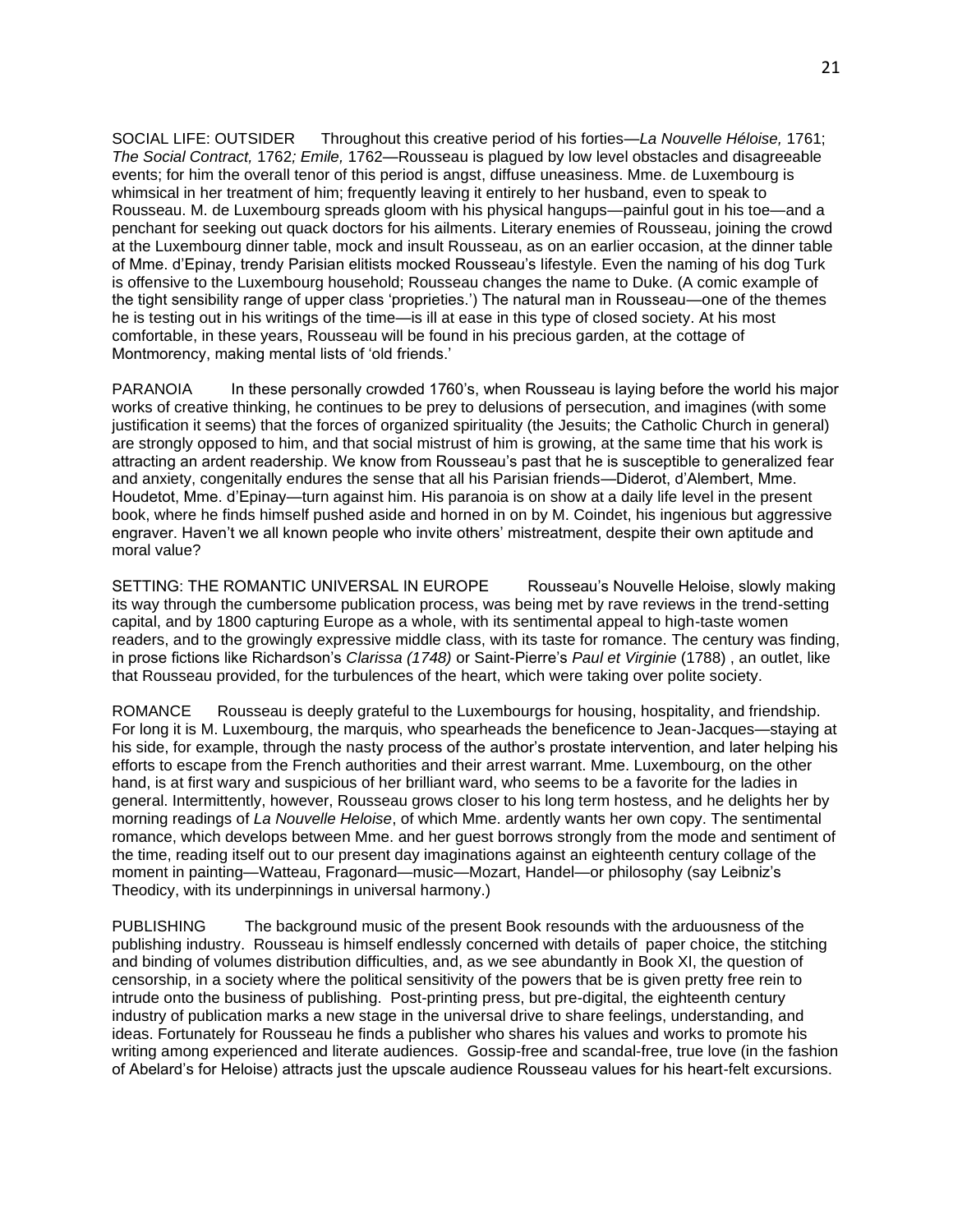LITERARY SUCCESS AND FLIGHT Anti-Rousseau sentiments were of course commonplace among Rousseau's personal enemies as well as among groups, like the Jesuits, for whom Rousseau seemed to represent culturally destructive perspectives. As the book ends, Rousseau is in flight from the French authorities, whose political suspicions have been aroused by his widely read and, from their angle provocative texts dealing with innovative forms of education and theories of man in nature, man before he became a figure encased by laws and social proprieties.

Book 12

# SOCIAL LIFE

Apocalypse Rousseau opens the final book of his *Confessions*, by the announcement that he is now tumbling into the abyss—of loss, pain, conclusion. (Please remember that Rousseau has, at the point of writing this autobiography, another fifteen years of life ahead of him. He has major writing ahead of him; the *Confessions* must thus be taken for what they are, a waystage of self-examination, and not a final summation.). The apocalypse in question, here, is largely the resulting pain of banishment, first from France, then from different agencies in the multi-regional republic of Switzerland, and above all dependence on the handouts or occasional friendships proffered by individuals along the way.

Dependency This kind of dependency—linked to the generosity of friends and the fate of political events—had of course been the life-course of Rousseau, from the time his nursemaid drove him out of her bed in Geneva. But the succession of life-obstacles, which besiege him after fleeing France, with an arrest warrant closely following him, turns him into a hunted animal, though without totally depriving him of those life pleasures—recourse to nature, meditation, writing—which constitute him. It was a time, as he puts it, when his imagination was forever active, though his pen was idle.

Fury Rousseau remains vague about the causes for his expulsion from France, and the understanding reader will, by this point in the *Confessions,* feel that one cause, of the widespread anger toward Rousseau is whatever in him has managed, for some years, to turn former friends into current enemies. His accomplishments in writing and thinking have been groundbreaking. There is in those writings a broad anti-monarchical and back-to-nature theme which runs counter to the age of Kings, into which, especially in France but also in Prussia, fate has deposited Rousseau. But after all Rousseau's kind of ideological assault, on the 'established principles' of the time, was commonplace enough, and made for the stock arguments of such as Voltaire and Diderot, who remained by and large popular figures in France. It is not easy to understand how Rousseau brought himself to drive others to drive him to the brink of the abyss.

Flight At the end of Book XI Rousseau describes the dramatic conditions under which he made his way, secretly, across the borders of France and into Switzerland. A series of episodes stud the path that will lead him to his first extensive sojourn, in the village of Motiers, near Neufchatel: he rejects an invitation from the King of Prussia, to lodge under monarchical protection; he is joined by his wife, Theresa, about whom it is becoming obvious, that her feelings toward Rousseau are cooling—another blow; in his reflections, along the mountains on foot, Rousseau is plagued by guilt, for having abandoned his five children, the fruit of his love for Theresa; he makes one lasting friendship, from among the many who seek him out for stupid or self-interested reasons, the Scottish Lord Keith, who as an honorary citizen of Neufchatel will continue to counsel and guide him. Settled in Motiers Rousseau finds, after a long time on the run, that he has lost his interest in literature, is besieged by fools, and is very unsure where to turn next.

Harassment While at Motiers, Rousseau turned to his memoirs, and returned to *his Dictionary of Musi*c--the activities of his imagination, if not 'literature'--and yet the swarm of curious visitors continues to descend on him—essentially mediocrities eager to profit from his reputation. There are interesting exceptions--a Latin-speaking Hungarian, two colorful aristocrats on a walking tour--and yet the procession of individuals is fundamentally distracting. The news of the death of Mme. Warens adds to the life-burden, and then, as a culminating blow, Rousseau's house, where he lives with Theresa, is savagely attacked by stone throwing opponents of the controversial resident.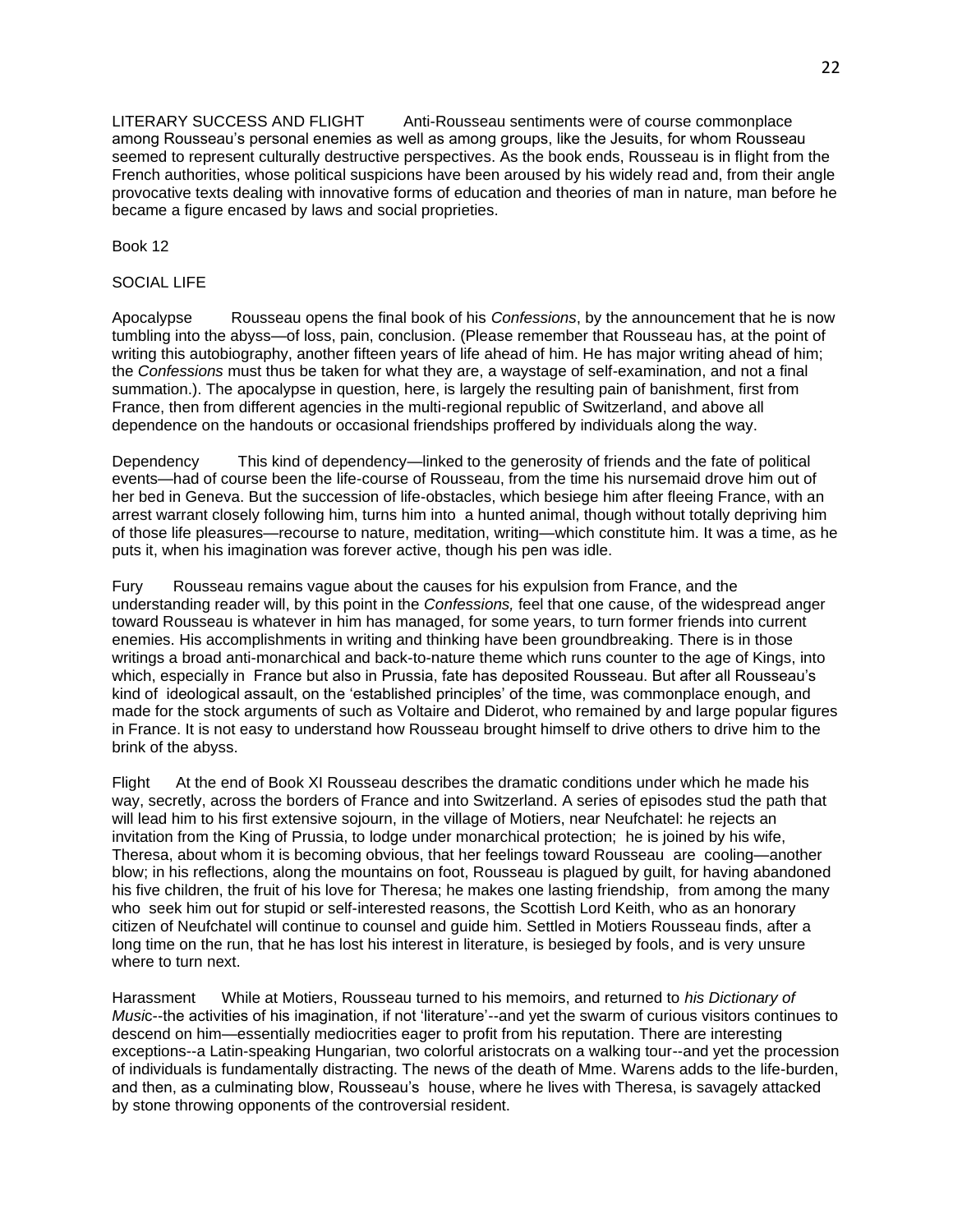Chaos Rousseau's private and public lives are devolving into chaos. He is obliged to hunt for another residence. Not for the first time, Rousseau accepts what seems an offer of safe haven, in a removed and conflict free environment. A single private house on the Lake of Bienne, is offered to Rousseau and Theresa. As It has fortunately turned out, Rousseau has recently settled with his publisher for a lifetime contract—for permission to put out a comprehensive edition of all of the author's works—and is in a position to support himself and Theresa in his island refuge. He only gives himself time, in this final book of his Co*nfessions,* to tell us of his sudden expulsion from Lake Bienne, his briefly considered plan to take up residence in Corsica. Essentially there, Rousseau leaves his tale of woe. (But not precisely on that note, for we has been able to follow the spirit of Rousseau before he decamps for a new exile. He has given us glimpses of a pastoral life on Lake Bienne, botanizing, rowing, and walking in the hills, which assures us that the whole man is in some sense still intact.)

AGING AND TIME The interlude covered by the present Book shows us a Rousseau nearing the age of fifty, and writing about it from a future only around five years farther into time. In other words Rousseau is now tackling the issue of historical writing as an act *in time*--not a compassing act carried through from *outside time*, like Gibbons'*Rise and Fall of the Roman Empire*. Rousseau is thus writing the history of himself, negotiating with himself, in an existential action. This in-time construction—Rousseau's autobiography-- is marked by the kind of shagginess we all experience, whether or not we historicize as a time-act or as a monument maker. We write our history of ourselves from within ourselves, and are just there as we act, just parting the shadows across a squalling crib in Geneva, just running one more time from the authorities, as we flee into the unknown—Corsica or England?

MEMORIES Rousseau presents himself as a restless soul, amiable though driven to resistance, vivid in imagination and act, though at his happiest when wandering passively through the woods. Though he depicts himself—this is an a*utobiography*—as wide -pen to criticism, and to self-criticism, he is at the same time writing an apologia for his life, like Cardinal Newman in his *Apologia pro vita sua*, taking *apologia* in the tough Roman sense of*explanation*, not of *apology*. Rousseau appears to have excited jealousy and misunderstanding, wherever he goes, and yet to have been basically generous in his relations to others. What he most consistently accuses himself of, the giving away of his children, is amply repaid by the purely self-interested behavior toward him, of almost all his friends, the opposites, as it were, of the benign 'Savoyard Vicar,' whose faith in ultimate goodness—'and all shall be well, all manner of things shall be well'—remains visible to Rousseau throughout life's drama.

## **THEMES**

*Self centeredness*. From the outset—and this may be the state of play for any autobiography—the autobiography producer is fascinated with himself. From the first lines he makes clear, that he thinks himself unique, and that he wants to share what he is with the world. It is perhaps a fine line, to distinguish this kind of self-absorption from egotism. (Common opinion leans to favoring selfcenteredness, as in no way inflicting yourself on others, while egotism carries with it an air of not so agreeable indifference to others.)

*Maturity.* The European ideal of maturity, which perhaps we see forming in the work of Shakespeare the study of Prince Hal or Hamlet; the characterization of Cordelia; the stage partially undertaken by the Two Noble Kinsmen—or analyzed and exemplified in Montaigne's *Essays*, that ideal is fleetingly fruitful for Rousseau, a lively reader of Plutarch's great man figures, a natural admirer of such individuals as the Savoyard Vicar with his innate masculine dignity, or of such actual figures as Lord Keith, who epitomizes the coming through into a quieter place in life, where an accumulation of experiences bubbles up in wisdom. On the whole, however, we see ,in the fifty plus years covered by Rousseau's *Confessions*, a spirit too ebullient to treasure maturities more culture formed than the quietude of natur*e, 'which hath ample power to chasten and subdue.'*

*Friendship*. Male friendship is a fleeting but sustaining factor in Rousseau's development. The foremost modeler of such friendship is Rousseau's dad, who proves himself his son's constant admirer and support, who visits him periodically, as Rousseau peregrinates around Switzerland, and who preserves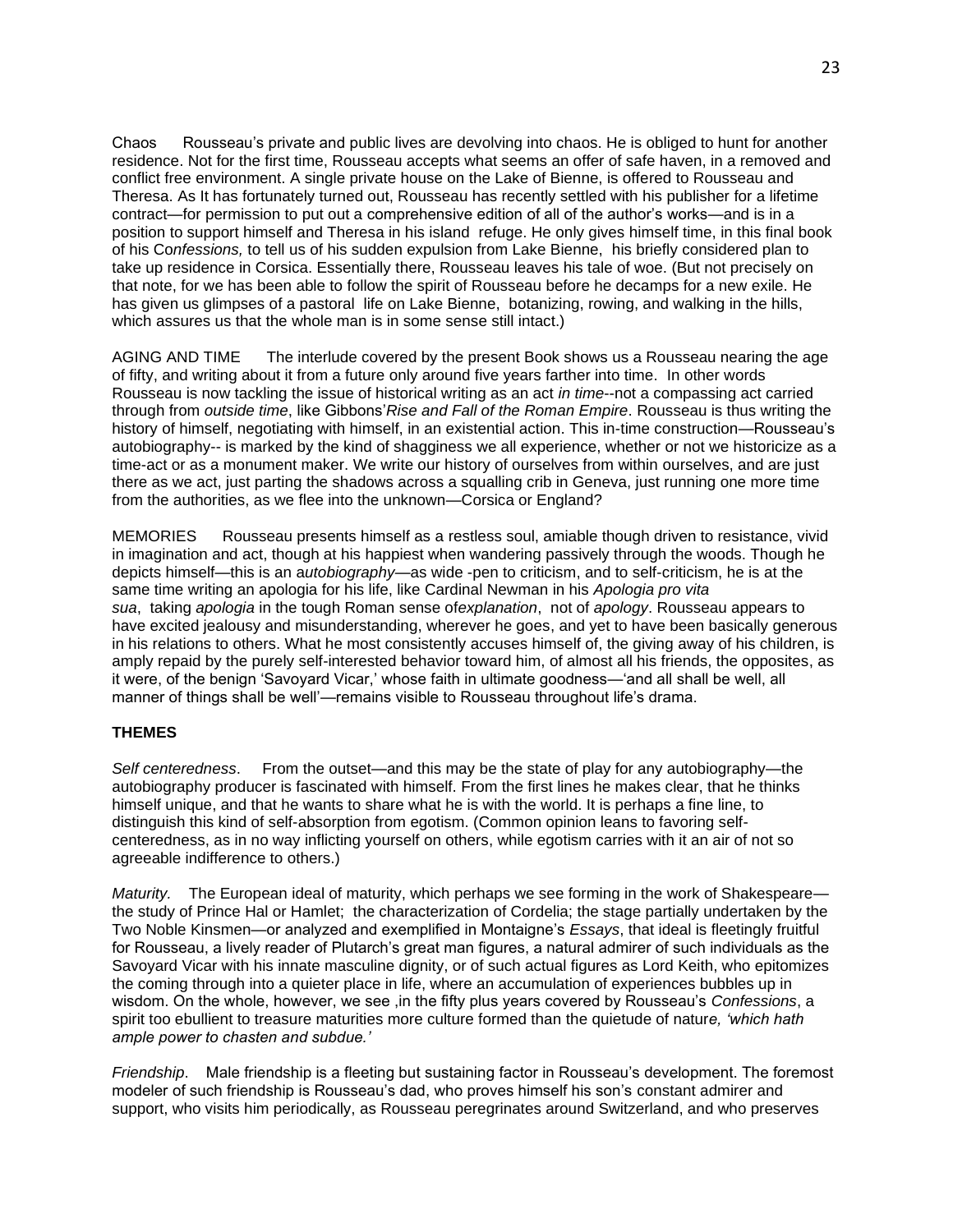the thread of family happiness which had prevailed in Rousseau's childhood home, before his mother's death. One thinks also, though, of M. Luxembourg, who with his wife provided such essential aid to Rousseau in France, before the writer's flight from the country. (This gentleman had the guts to stand by Rousseau through the course of an ugly prostate operation.) Then there is Lord Keith of Scotland, whose manly administrative skills had endeared him to the

King of Prussia, and who was settling in Neufchatel, where he would be a regular world-wise adviser to the never truly worldly Rousseau.

*Conflict.* Life without conflict is meaningless, and yet Rousseau's early life, with mom and dad present and caring, and even his later childhood, when he enjoys a nursemaid's bed, and a little later finds the pleasure of hanging out with his coeval cousin, playing boy games, and fooling around in nature, is a taste of the paradise that precedes the fall. Where does Rousseau enter the world of conflict? From the time he enters the cultural sphere of Mme. de Warens, he is part of the dating and mating sphere, where the higher societies delight in prolonging the never quite satisfying orgasm of unions. For the most part unintentionally, Rousseau watches the harmony of fine relations—with Mme. d'Epinay, with Mme. Luxembourg, with Diderot—dissipate into conflicts which eventually degrade the relationship itself.

*Naivete.* The conflicts mentioned above impact heavily on Rousseau (Rousseau the writer as well as Rousseau the character.) He is typically the ingenu, the one manipulated, except for two benign actors: Mme. de Warens, and nature. The natural landscapes of France and Switzerland are unfailing allies of Rousseau's spirit; the true motherly love of Mme. de Warens holds steady til the end, an afterglow, perhaps, of Rousseau's own mother, who deeply loved him. With other partners, than these two, Rousseau comes up against others' interests and is characteristically dismissed from center stage, as happens with the relationship to Mme. Basile in Turin, to Mme. d'Epinay, who feels that Rousseau is growing indifferent to her, or to Mme. Luxembourg, who takes intermittent interest in Rousseau, when he is reading to her from his works, but soon finds herself ready to cede the whole Rousseau matter to her husband.

*Creativity*. Rousseau is gifted in mathematics and design, from early in life, and will carry this kind of gift, into skills like musical performances, theories of musical notation, and singing, to the end of his life. (Late in life he is still trying to bring conclusion to his *Dictionary of Music*.) In the more strictly literary sense of creativity, we would say that Rousseau is a master relater of his own life, putting us inside his feelings, hopes, and weaknesses, with the skill of a master novelist. (His period, in western European writing, was flexing its fascination with the telling of tales, the sentiments of romance, the finesse of complex social interrelations. (A brilliant example: Mme. de Lafayette's *Princesse de Cleves,* with its sensitivity to jealousy, remorse, muted longing.) Rousseau's own *La Nouvelle Heloise*, a rage in Paris, showed him at his artistic peak, clothing the workmanship of a novelist in the rags of elegant country romance.

*Love*. Particularly with his true and first 'momma', Mme. de Warens, Rousseau finds himself en route to carnal love, but arrested at an adolescent stage of male desire, willing and eager to play games of escape and pursuit, private jokes, and male dependence. Effeminate and defiant both, as Rousseau was to characterize himself, he bites into true female flesh for the first time, when he is riding in a chaise to Montpellier; the lady across from him takes advantage of a way stop, to feel him up aggressively, to provoke the first Rousseauian screw in the *Confessions.*

*Punishment.* Rousseau reflects on his childhood, in the first Book, and turns up scenes in which he clearly enjoys the punishment—slaps, mini-beatings, reprimands—meted out to him by his nursemaids. Throughout his life he will position himself to be schooled, babied, or life-supported by women of strength and impulse—Mme. Dupin, Mme. Houdetot, Mme. d'Epinay, and of course by the all embracing Mama, Mme. de Warens. While there is a pure masochist component, in the early calls of Rousseau 'to be punished,' in his later years, among the kinds of women just cited, he was content to be 'mastered,' reduced to his ebullient effeminate condition.

*Anxiety.* Rousseau himself frequently pleads extreme anxiety. After an intense attack of upper body pain, Rousseau feels that he is on the brink of death, and long after he is susceptible to the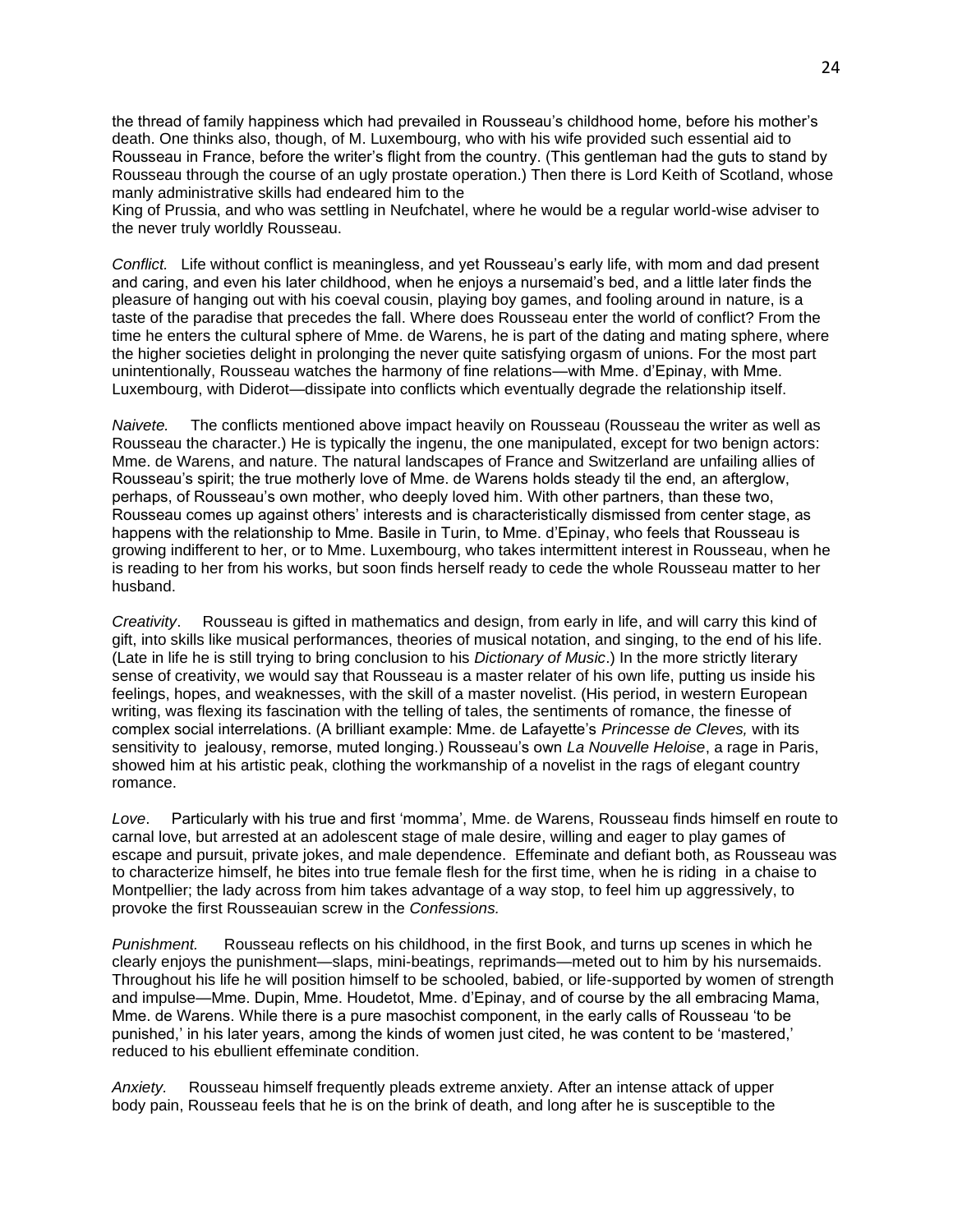imminent presence of death. His final book is devoted to the apocalyptic descent into which he falls, once banished from France, and beset by false friends in Mortier, Switzerland. Neurasthenic and accustomed to expecting the worst, Rousseau is fundamentally, but intermittently, anxious.

*Nature.* Nature—and remember that the pre-industrial world that Rousseau, Goethe, and Wordswrth grew up in was not scarred by plastic, clogged with pollutants, and subdivided by interstates—was the true recourse for Rousseau's yearning soul. Yearning? For what was he yearning? He was yearning to reestablish the harmonies he experienced as a young innocent, a lover of the people he met, and for the most part their natural friend. What was nature giving him? Peace, immersion in power, beauty, and un self consciousness. Rousseau feels deepened and purified by his long walks in the hills and valleys of Switzerland, and it was this same kind of 'secular religious' exaltation that Mme. de Warens provided, as herself a simulacrum of the Great Mother.

*Religion* Organized Christian religion, in the wake of the Protestant Reformation and the Catholic Counter-Reformation, tended to divide peoples and ideologies, and yet with the advent of the secular movement we now call The Enlightenment, in the eighteenth century, a new breed of 'science oriented intellectual' took shape and encouraged exemplars throughout Europe. The elite intellectuals of Paris—Diderot, Voltaire, d'Holbach, d'Alembert—were only a small selection from the scientifically oriented intellectuals who were reformulating a secular world view, in a thought world where major breakthroughs like those of Kepler, Newton, Leibniz, were remaking the thought maps of our universe itself. Rousseau himself is deeply immersed in the history of religion—first of all a Protestant, then for a long time a Catholic, then once again a Protestant—as his personal living situation places him In one or the other of the two jurisdictions. Yet in his brushes with the great intellectuals of Paris, as in his own history-free natural man soul, Rousseau remains true to the humanistic optimism he will have inherited from the Greco-Roman Montaignian secular Humanism he imbibed from the world he was brought up in. he imbibed from the world he was brought up in.

## **CHARACTER ANALYSIS**

## **Rousseau**

## *Romantic*

1 Already in his nursery, Rousseau was drawn to his nursemaid, in whose bed he slept. until he became a teen ager, when his bed behavior led to her ejecting him.

2. Rousseau felt affection at first sight, on meeting Mme. de Warens, and never lost his strong attraction to her, his sense that they belonged together.

3. On a free afternoon in Turin, Rousseau has the time of his life, biking and hiking with two country girls. 4. Mme. Houdetot attracts Rousseau profoundly, with her willingness to enter into deep romantic

conversations, without selling out on her boyriend. It is not difficult for Rousseau to be 'the other guy,' for he is not a jealous man.

5. On rare occasions Rousseau, who though attracted to women is sexually timid, falls impetuously into the sexual, as in flirting with Mme. Basile, or in screwing Mme. Lafarge, in the post-chaise to Montpellier. 6. The perfect example is Rousseau's menage `a trois at the cottage of Les Charmettes, to which he and Mme. de Warens have moved, and where the third presence is that of Claude, Mme.'s lover. For months the three live in harmony, and Rousseau is as intimate as he needs to be with bis hostess: breakfasts on the terrace; teatime tête a têtes.

*Friendly* Rousseau lost his mother when she died giving birth to him. From that time on, throughout Rousseau's life, his father served as a strong male figure for him. Dad was present as story teller in the family circle, and as pole of stability at various moments in his son's peregrinating life. M. Luxembourg and Lord Keith, under different supporting circumstances, helped Rousseau to find his own strength, and to work his way through difficult personal circumstances.

*Nature lover* From the time Rousseau first leaves home to visit Mme. de Warens, through his on-foot journeys to Turin, and around the Swiss Alps, Rousseau seems to take his deepest pleasure from